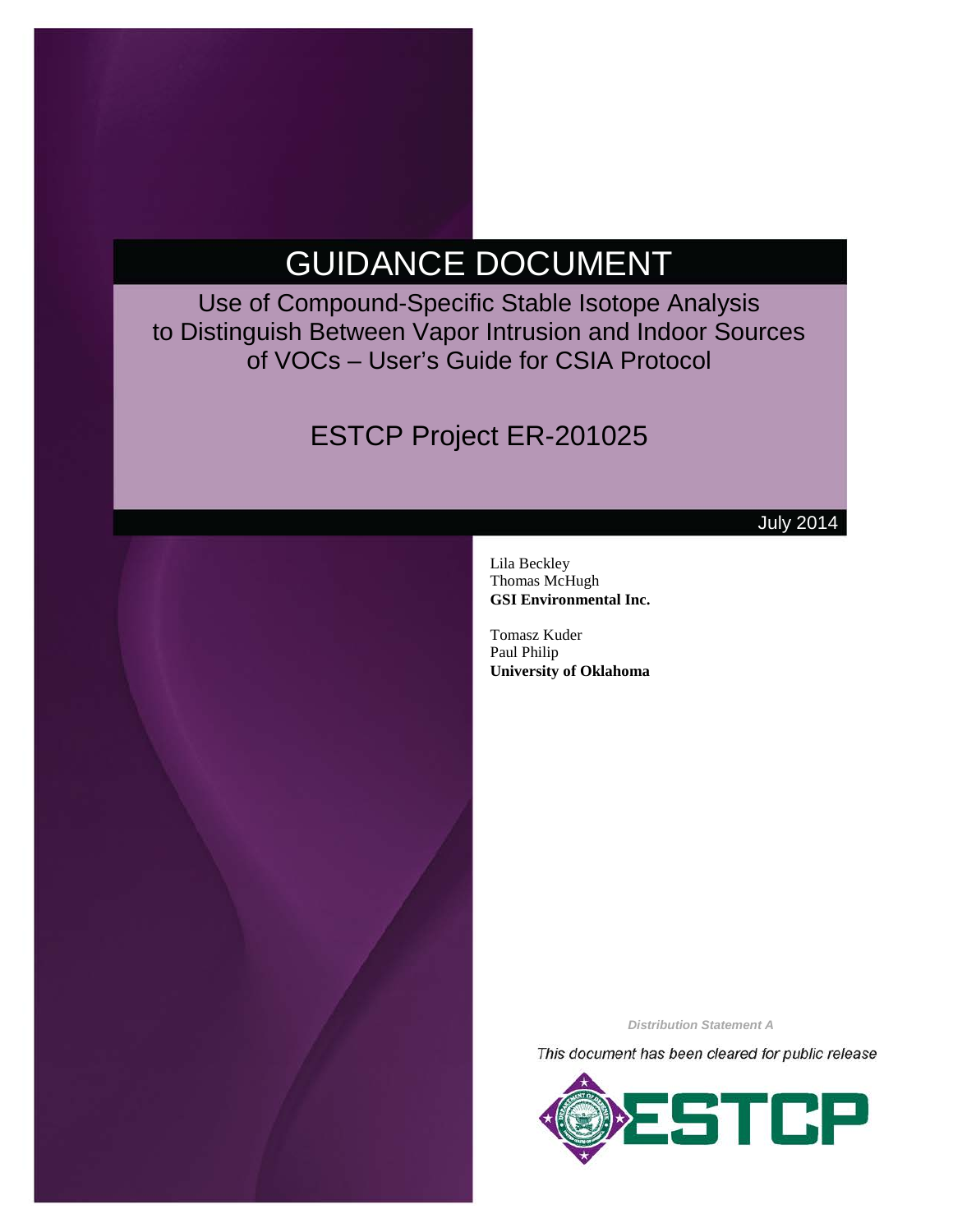| <b>REPORT DOCUMENTATION PAGE</b>                                                                                                                                                                                                                                                                                                                                                                                                                                                                                                                                                                                                                                                                                                                                                                                             |  | Form Approved<br>OMB No. 0704-0188                                       |  |
|------------------------------------------------------------------------------------------------------------------------------------------------------------------------------------------------------------------------------------------------------------------------------------------------------------------------------------------------------------------------------------------------------------------------------------------------------------------------------------------------------------------------------------------------------------------------------------------------------------------------------------------------------------------------------------------------------------------------------------------------------------------------------------------------------------------------------|--|--------------------------------------------------------------------------|--|
| The public reporting burden for this collection of information is estimated to average 1 hour per response, including the time for reviewing instructions, searching existing data sources,<br>gathering and maintaining the data needed, and completing and reviewing the collection of information. Send comments regarding this burden estimate or any other aspect of this collection of<br>information, including suggestions for reducing the burden, to the Department of Defense, Executive Services and Communications Directorate (0704-0188). Respondents should be aware<br>that notwithstanding any other provision<br>control number.                                                                                                                                                                          |  |                                                                          |  |
| PLEASE DO NOT RETURN YOUR FORM TO THE ABOVE ORGANIZATION.<br>1. REPORT DATE (DD-MM-YYYY)<br><b>2. REPORT TYPE</b>                                                                                                                                                                                                                                                                                                                                                                                                                                                                                                                                                                                                                                                                                                            |  | 3. DATES COVERED (From - To)                                             |  |
| 07-2014<br>User's Guide                                                                                                                                                                                                                                                                                                                                                                                                                                                                                                                                                                                                                                                                                                                                                                                                      |  | 10-2010-07-2014                                                          |  |
| <b>4. TITLE AND SUBTITLE</b>                                                                                                                                                                                                                                                                                                                                                                                                                                                                                                                                                                                                                                                                                                                                                                                                 |  | <b>5a. CONTRACT NUMBER</b>                                               |  |
| Use of Compound-Specific Stable Isotope Analysis to Distinguish Between                                                                                                                                                                                                                                                                                                                                                                                                                                                                                                                                                                                                                                                                                                                                                      |  |                                                                          |  |
| Vapor Intrusion and Indoor Sources of VOCs - CSIA Protocol for Vapor<br><b>Intrusion Investigations</b>                                                                                                                                                                                                                                                                                                                                                                                                                                                                                                                                                                                                                                                                                                                      |  | <b>5b. GRANT NUMBER</b>                                                  |  |
|                                                                                                                                                                                                                                                                                                                                                                                                                                                                                                                                                                                                                                                                                                                                                                                                                              |  | <b>5c. PROGRAM ELEMENT NUMBER</b>                                        |  |
|                                                                                                                                                                                                                                                                                                                                                                                                                                                                                                                                                                                                                                                                                                                                                                                                                              |  |                                                                          |  |
| 6. AUTHOR(S)                                                                                                                                                                                                                                                                                                                                                                                                                                                                                                                                                                                                                                                                                                                                                                                                                 |  | <b>5d. PROJECT NUMBER</b>                                                |  |
| Lila Beckley, Thomas McHugh, Tomasz Kuder, Paul Philip                                                                                                                                                                                                                                                                                                                                                                                                                                                                                                                                                                                                                                                                                                                                                                       |  | ER-201025                                                                |  |
|                                                                                                                                                                                                                                                                                                                                                                                                                                                                                                                                                                                                                                                                                                                                                                                                                              |  | <b>5e. TASK NUMBER</b>                                                   |  |
|                                                                                                                                                                                                                                                                                                                                                                                                                                                                                                                                                                                                                                                                                                                                                                                                                              |  | <b>5f. WORK UNIT NUMBER</b>                                              |  |
|                                                                                                                                                                                                                                                                                                                                                                                                                                                                                                                                                                                                                                                                                                                                                                                                                              |  |                                                                          |  |
| 7. PERFORMING ORGANIZATION NAME(S) AND ADDRESS(ES)                                                                                                                                                                                                                                                                                                                                                                                                                                                                                                                                                                                                                                                                                                                                                                           |  | 8. PERFORMING ORGANIZATION<br><b>REPORT NUMBER</b>                       |  |
| <b>GSI</b> Environmental Inc.                                                                                                                                                                                                                                                                                                                                                                                                                                                                                                                                                                                                                                                                                                                                                                                                |  | ER-201025                                                                |  |
| 2211 Norfolk Street, Suite 1000<br>Houston, TX 77098-4044                                                                                                                                                                                                                                                                                                                                                                                                                                                                                                                                                                                                                                                                                                                                                                    |  |                                                                          |  |
|                                                                                                                                                                                                                                                                                                                                                                                                                                                                                                                                                                                                                                                                                                                                                                                                                              |  |                                                                          |  |
| 9. SPONSORING/MONITORING AGENCY NAME(S) AND ADDRESS(ES)                                                                                                                                                                                                                                                                                                                                                                                                                                                                                                                                                                                                                                                                                                                                                                      |  | 10. SPONSOR/MONITOR'S ACRONYM(S)                                         |  |
| <b>SERDP/ESTCP</b>                                                                                                                                                                                                                                                                                                                                                                                                                                                                                                                                                                                                                                                                                                                                                                                                           |  | <b>SERDP/ESTCP</b>                                                       |  |
| 4800 Mark Center Drive, Suite 17D08                                                                                                                                                                                                                                                                                                                                                                                                                                                                                                                                                                                                                                                                                                                                                                                          |  |                                                                          |  |
| Alexandria, VA 22350-3605                                                                                                                                                                                                                                                                                                                                                                                                                                                                                                                                                                                                                                                                                                                                                                                                    |  | <b>11. SPONSOR/MONITOR'S REPORT</b><br><b>NUMBER(S)</b>                  |  |
| <b>12. DISTRIBUTION/AVAILABILITY STATEMENT</b>                                                                                                                                                                                                                                                                                                                                                                                                                                                                                                                                                                                                                                                                                                                                                                               |  |                                                                          |  |
| Unlimited                                                                                                                                                                                                                                                                                                                                                                                                                                                                                                                                                                                                                                                                                                                                                                                                                    |  |                                                                          |  |
|                                                                                                                                                                                                                                                                                                                                                                                                                                                                                                                                                                                                                                                                                                                                                                                                                              |  |                                                                          |  |
| <b>13. SUPPLEMENTARY NOTES</b>                                                                                                                                                                                                                                                                                                                                                                                                                                                                                                                                                                                                                                                                                                                                                                                               |  |                                                                          |  |
| <b>14. ABSTRACT</b>                                                                                                                                                                                                                                                                                                                                                                                                                                                                                                                                                                                                                                                                                                                                                                                                          |  |                                                                          |  |
| Compound-specific stable isotope analysis (CSIA) can be used as a building-specific vapor intrusion investigation tool to augment<br>data from other investigation methods. The primary utility is to provide an independent line of evidence to distinguish between<br>vapor intrusion and indoor sources of VOCs. This CSIA protocol is not a standalone investigation approach. It involves collection<br>of subsurface source (i.e., groundwater) and indoor air samples. Concentrations of target VOCs from these media must be known or<br>estimated to develop CSIA sampling parameters (e.g., sample collection time). This document i) describes the applicability of CSIA<br>for vapor intrusion investigations (Section 2.0), ii) provides a step-by-step procedure for sample collection (Section 3.0), and iii) |  |                                                                          |  |
| includes guidelines for data interpretation (Section 4.0).                                                                                                                                                                                                                                                                                                                                                                                                                                                                                                                                                                                                                                                                                                                                                                   |  |                                                                          |  |
|                                                                                                                                                                                                                                                                                                                                                                                                                                                                                                                                                                                                                                                                                                                                                                                                                              |  |                                                                          |  |
| <b>15. SUBJECT TERMS</b>                                                                                                                                                                                                                                                                                                                                                                                                                                                                                                                                                                                                                                                                                                                                                                                                     |  |                                                                          |  |
| 18. NUMBER<br><b>17. LIMITATION OF</b><br>16. SECURITY CLASSIFICATION OF:                                                                                                                                                                                                                                                                                                                                                                                                                                                                                                                                                                                                                                                                                                                                                    |  | 19a. NAME OF RESPONSIBLE PERSON                                          |  |
| <b>ABSTRACT</b><br>ΟF<br>a. REPORT<br>b. ABSTRACT   c. THIS PAGE                                                                                                                                                                                                                                                                                                                                                                                                                                                                                                                                                                                                                                                                                                                                                             |  | Carmen Lebron                                                            |  |
| <b>PAGES</b><br>19                                                                                                                                                                                                                                                                                                                                                                                                                                                                                                                                                                                                                                                                                                                                                                                                           |  | 19b. TELEPHONE NUMBER (Include area code)<br>713-522-8010                |  |
|                                                                                                                                                                                                                                                                                                                                                                                                                                                                                                                                                                                                                                                                                                                                                                                                                              |  | Standard Form 298 (Rev. 8/98)<br>Reset<br>Prescribed by ANSI Std. Z39.18 |  |

Т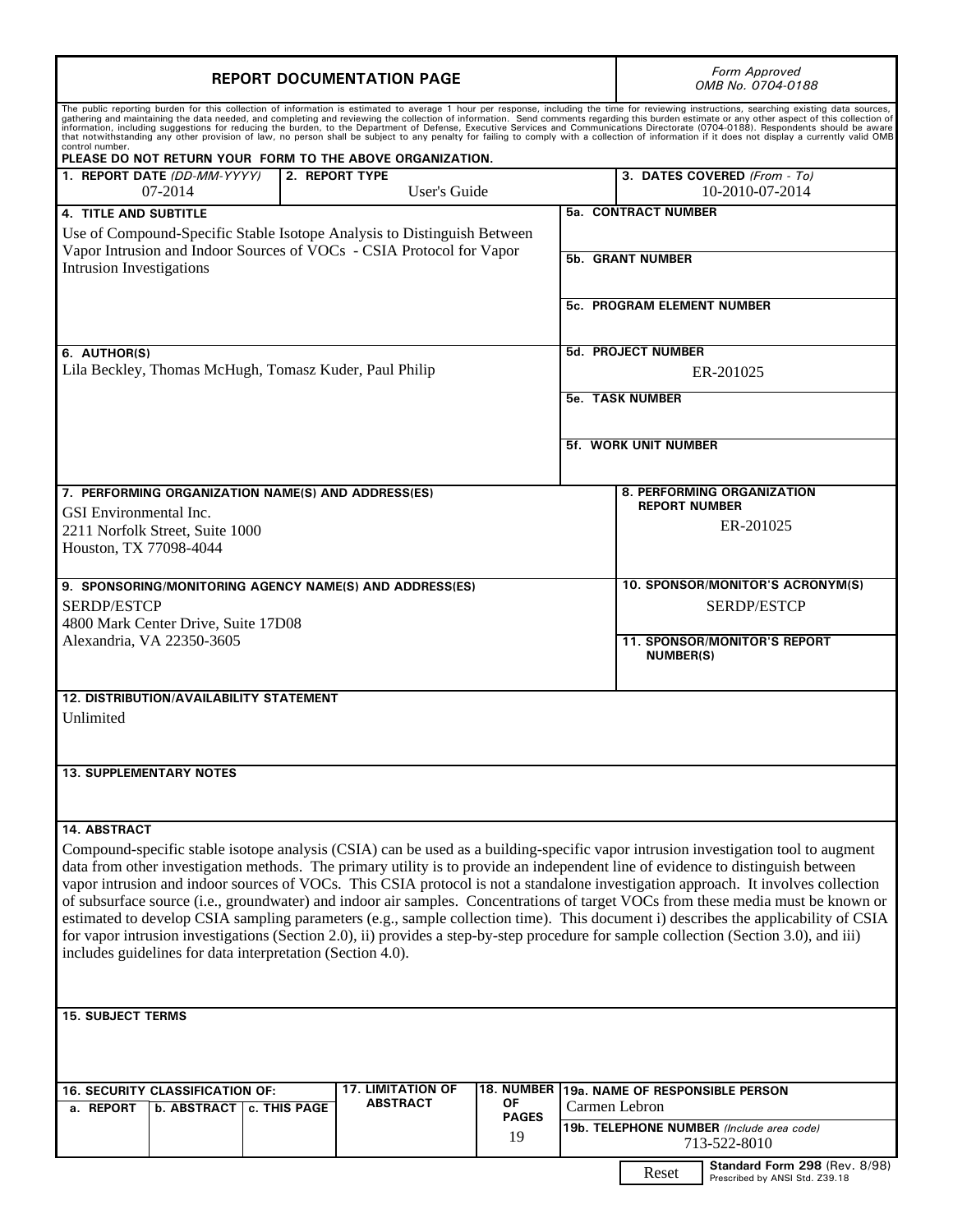# **TABLE OF CONTENTS**

| 1.0 |     |                                                         |  |
|-----|-----|---------------------------------------------------------|--|
| 2.0 |     |                                                         |  |
|     | 2.1 |                                                         |  |
|     | 2.2 |                                                         |  |
|     | 2.3 |                                                         |  |
|     |     |                                                         |  |
|     |     | 2.3.2                                                   |  |
|     |     |                                                         |  |
|     | 2.4 |                                                         |  |
| 3.0 |     | INVESTIGATION PROTOCOL FOR APPLICATION OF CSIA TO VAPOR |  |
|     |     | <b>INTRUSION</b>                                        |  |
|     | 3.1 |                                                         |  |
|     | 3.2 |                                                         |  |
|     | 3.3 |                                                         |  |
|     | 3.4 |                                                         |  |
|     | 3.5 |                                                         |  |
|     |     | 3.5.1                                                   |  |
|     |     | 3.5.2                                                   |  |
|     |     | 3.5.3                                                   |  |
|     |     | 3.5.4                                                   |  |
|     |     | 3.5.5                                                   |  |
|     | 3.6 |                                                         |  |
|     | 3.7 |                                                         |  |
| 4.0 |     |                                                         |  |
| 5.0 |     |                                                         |  |

# **TABLES**

| Table 1: Sampling Conditions for Fractionation-Free Performance with Carboxen 1016 2   |  |
|----------------------------------------------------------------------------------------|--|
|                                                                                        |  |
| Table 3: Example Uncertainty Associated with Concentration Estimation Methods 10       |  |
|                                                                                        |  |
| Table 5: Recommended Number of Sorbent Tubes for Each Isotope Analysis per Single COC  |  |
|                                                                                        |  |
|                                                                                        |  |
| Table 7: Likely Range of Isotope Ratios for Indoor Sources of PCE, TCE, and Benzene 13 |  |

# **FIGURES**

| Figure 2: Site-Specific Applicability of CSIA for Vapor Intrusion Based on Isotope Ratios of |  |
|----------------------------------------------------------------------------------------------|--|
|                                                                                              |  |
| Figure 3: Advantages and Disadvantages of Sample Locations for Characterization of the       |  |
|                                                                                              |  |
|                                                                                              |  |
|                                                                                              |  |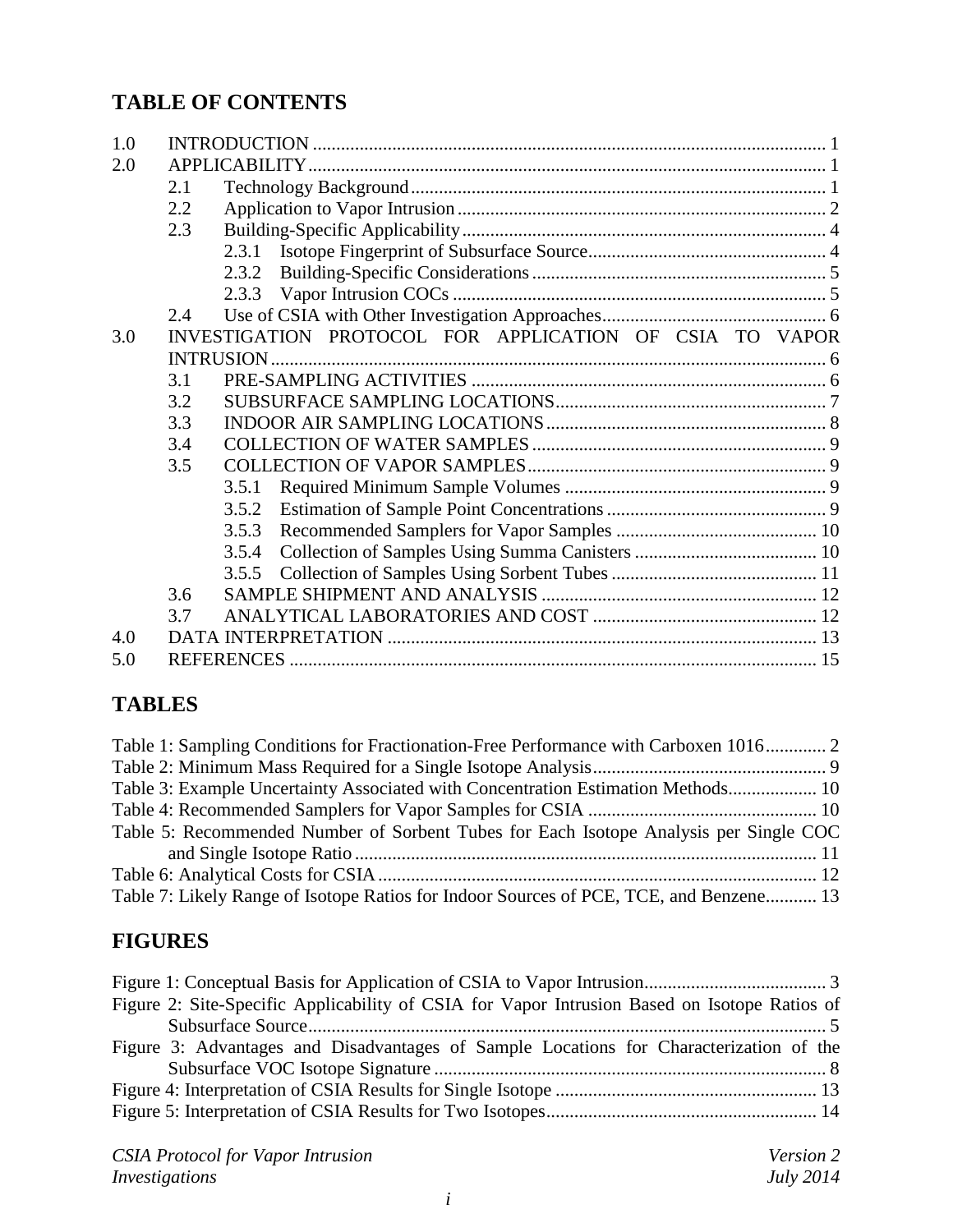# **LIST OF ACRONYMS**

| $\%$          | Per mil (parts per thousand)             |  |  |
|---------------|------------------------------------------|--|--|
| $1,1$ -DCE    | 1,1-Dichloroethene                       |  |  |
| $1,1,1$ -TCA  | 1,1,1-Trichloroethane                    |  |  |
| $1,2$ -DCA    | 1,2-Dichloroethane (Ethylene Dichloride) |  |  |
| (EDC)         |                                          |  |  |
| <b>AFB</b>    | Air Force Base                           |  |  |
| bgs           | Below ground surface                     |  |  |
| $cis-1,2-DCE$ | cis-1,2-Dichloroethene                   |  |  |
| COC           | Constituent of concern                   |  |  |
| <b>CSIA</b>   | Compound-Specific<br>Stable<br>Isotope   |  |  |
|               | Analysis                                 |  |  |
| DoD           | U.S. Department of Defense               |  |  |
| $\delta$      | Delta, an Isotope Ratio Measure          |  |  |
| ft            | Feet, foot                               |  |  |
| GC/MS         | Gas Chromatograph/Mass Spectrometer      |  |  |
| K             | thousand                                 |  |  |
| <b>MTBE</b>   | Methyl tert butyl ether                  |  |  |
| N/A           | Not applicable                           |  |  |
| <b>PCE</b>    | Tetrachloroethene                        |  |  |
| <b>SMOC</b>   | <b>Standard Mean Ocean Chloride</b>      |  |  |
| <b>TAGA</b>   | Trace Atmospheric Gas Analyzer           |  |  |
| <b>TCE</b>    | Trichloroethene                          |  |  |
| <b>USEPA</b>  | U.S. Environmental Protection Agency     |  |  |
| V-PDB         | Vienna - Pee Dee Belemnite               |  |  |
| V-SMOW        | Vienna - Standard Mean Ocean Water       |  |  |
| VI            | Vapor Intrusion                          |  |  |
| <b>VOA</b>    | <b>Volatile Organic Analysis</b>         |  |  |
| <b>VOCs</b>   | <b>Volatile Organic Compounds</b>        |  |  |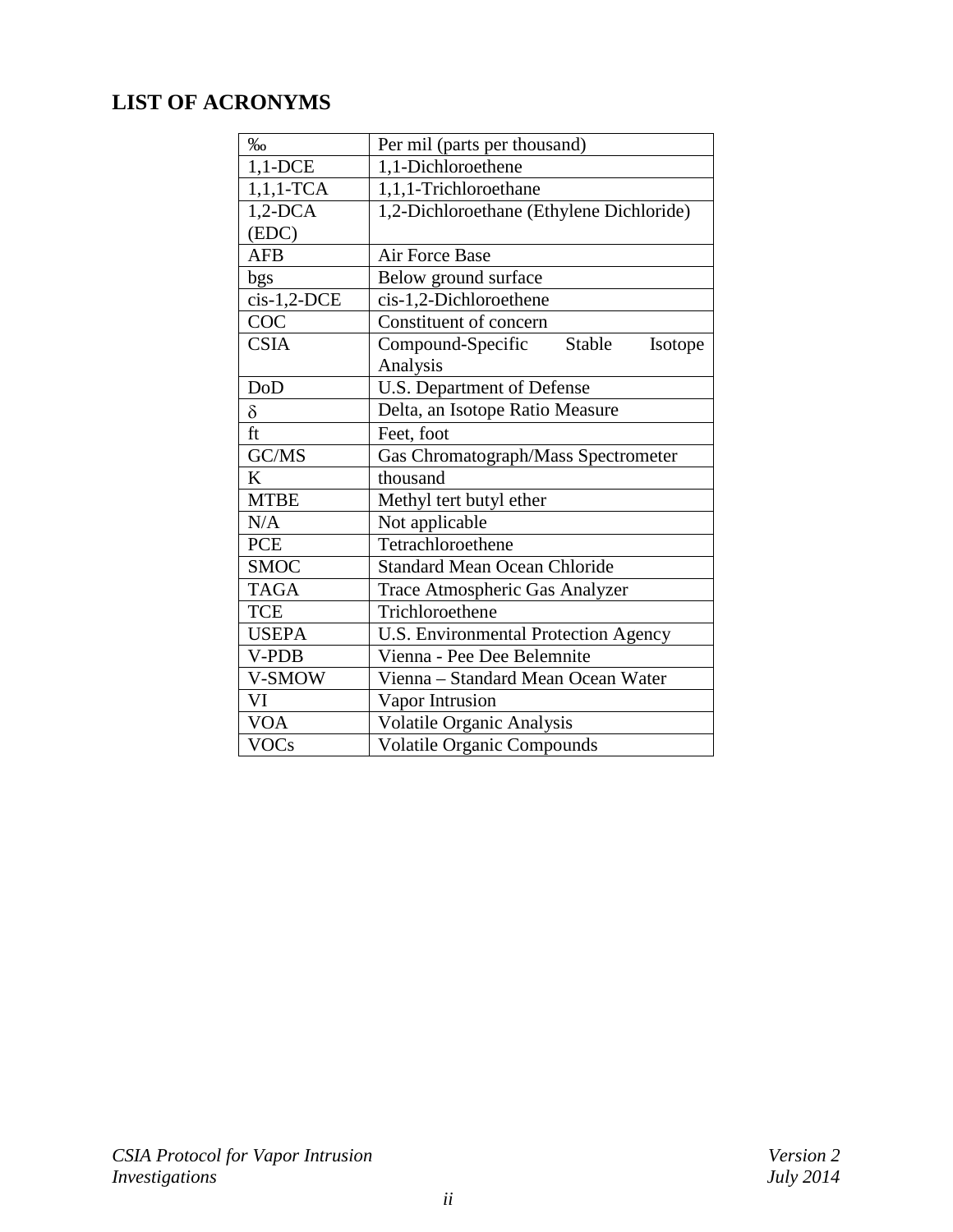# <span id="page-4-0"></span>**1.0 INTRODUCTION**

Compound-specific stable isotope analysis (CSIA) can be used as a building-specific vapor intrusion investigation tool to augment data from other investigation methods. The primary utility is to provide an independent line of evidence to distinguish between vapor intrusion and indoor sources of VOCs.

This CSIA protocol is not a standalone investigation approach. It involves collection of subsurface source (i.e., groundwater) and indoor air samples. Concentrations of target VOCs from these media must be known or estimated to develop CSIA sampling parameters (e.g., sample collection time).

This document i) describes the applicability of CSIA for vapor intrusion investigations (Section 2.0), ii) provides a step-by-step procedure for sample collection (Section 3.0), and iii) includes guidelines for data interpretation (Section 4.0). Additional background information on this investigation approach is available in the ESTCP Project ER-201025 Final Report (GSI, 2013a).

## <span id="page-4-1"></span>**2.0 APPLICABILITY**

#### <span id="page-4-2"></span>**2.1 Technology Background**

Many elements, such as carbon, occur as different isotope species, differing in their number of neutrons present in the nucleus. For example,  ${}^{12}C$ , with 6 neutrons, is the most abundant form of carbon. <sup>13</sup>C, with 7 neutrons, makes up a small fraction  $(\sim 1\%)$  of the carbon in the environment. Isotopic ratios  $({}^{13}C/{}^{12}C)$  of specific compounds (e.g., TCE) can vary as a result of differences in their source material or compound synthesis or due to transformation in the environment. The change in the ratio of stable isotopes due to transformation is called stable isotope fractionation (USEPA, 2008). These differences in the isotopic ratios measured in organic contaminants present in environmental samples can be used to i) distinguish between different sources of the contaminants and ii) understand biodegradation and other transformation processes occurring in the environment.

CSIA measures the carbon, chlorine, and/or hydrogen isotope ratios for individual chemicals. The results, however, are not reported as direct ratios of the isotopes. In order to ensure interlaboratory comparability and accuracy, the ratios are expressed relative to an international standard<sup>[1](#page-4-3)</sup>. Measured values are compared to the standard and reported as  $\delta^{13}C$ ,  $\delta^{37}C$ l, and  $\delta^2H$ , as illustrated in Equation 1 below for carbon. Results are typically reported in parts per thousand ("per mil" [‰]).

$$
\delta^{13}C(\%)_0 = \left[ \frac{\binom{13}{C} \binom{12}{s}^2 \binom{13}{C} \binom{13}{C}}{\binom{13}{C} \binom{12}{s}^2 \binom{13}{s}^2} \right] \times 1000 \tag{1}
$$

<span id="page-4-3"></span> <sup>1</sup> Typically Vienna-PeeDee Belemnite (V-PDB) for carbon, Standard Mean Ocean Chloride (SMOC) for chlorine, and Vienna-Standard Mean Ocean Water (V-SMOW) for hydrogen.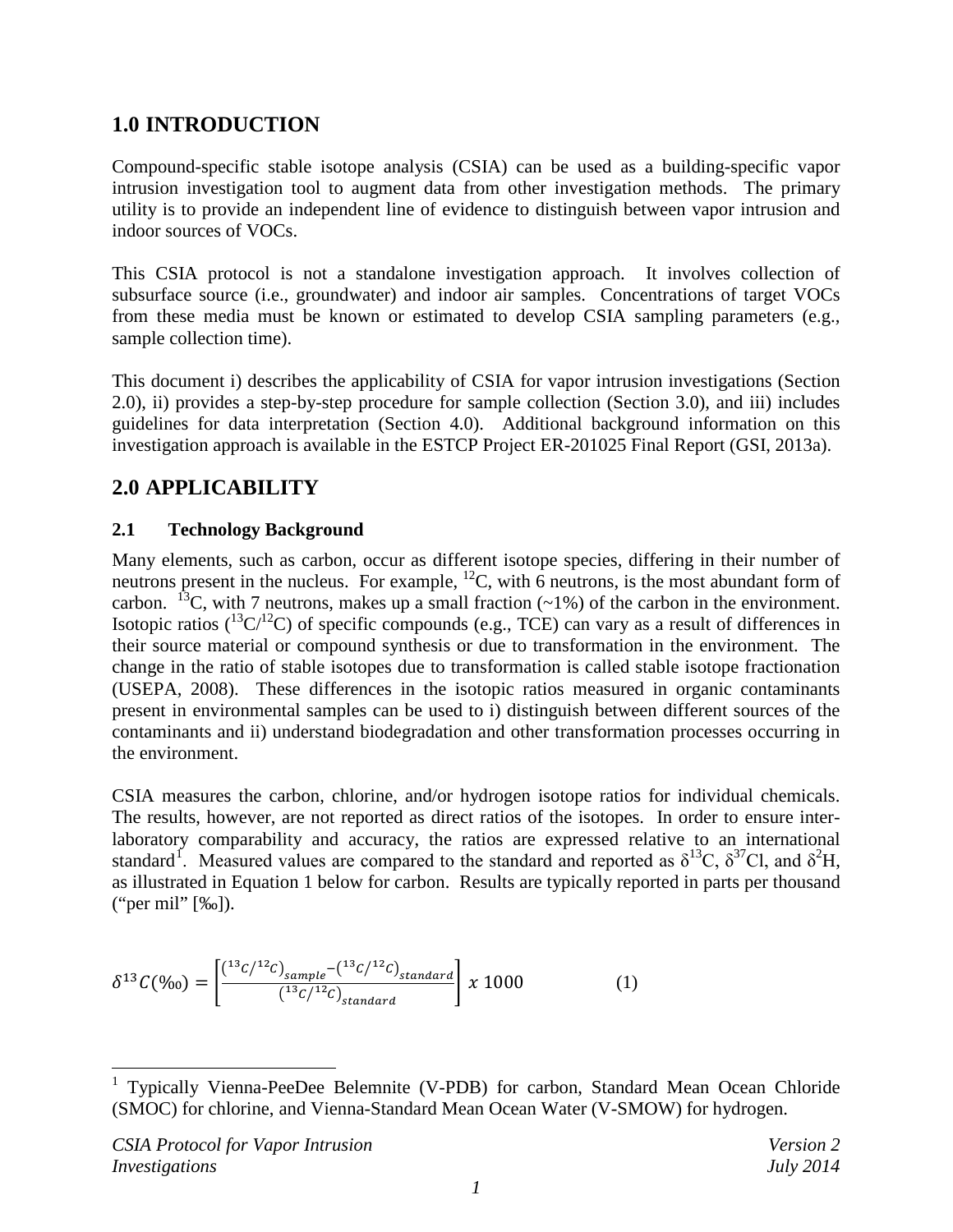As discussed in Section 3.4, groundwater samples are collected in standard VOA vials. Vapor samples are collected on sorbent tubes (Section 3.5) or in Summa canisters. In an evaluation of commercially-available sorbents, Carboxen 1016 was found to perform best under different sampling conditions (GSI, 2012). The validated sampling conditions are summarized in Table 1.

| <b>Parameter</b>                                      | <b>Validated Range</b>                           |
|-------------------------------------------------------|--------------------------------------------------|
| Target VOCs/isotopes                                  | benzene $(C, H)$ , TCE $(C, Cl)$ , PCE $(C, Cl)$ |
| Sample Volume                                         | $\leq 100$ L <sup>1</sup>                        |
| Sample Collection Rate                                | $\leq$ 100 mL/min                                |
| Relative Humidity (at $23^{\circ}$ C)                 | $10\% - 90\%$                                    |
| Target VOC mass: benzene                              | 30 to 900 $ng^2$                                 |
| Target VOC mass: TCE, PCE                             | 100 to 2250 ng                                   |
| Non-target VOC mass                                   | $0$ to $800$ ug                                  |
| Sample Holding Time (at $4^{\circ}$ C) <sup>3</sup>   | Up to 4 weeks <sup>3</sup>                       |
| Sample Holding Time (at $-10^{\circ}$ C) <sup>3</sup> | Up to 24 weeks $3$                               |

<span id="page-5-1"></span>**Table 1: Sampling Conditions for Fractionation-Free Performance with Carboxen 1016** 

<sup>1</sup> Laboratory study showed an absence of fractionation for sample volumes up to 200L. However, a 100L sample volume limit is recommended as a conservative measure to ensure an absence of fractionation;  $2 \text{ A higher minimum sample mass of } 1000 \text{ ng is required to measure the hydrogen}$ isotope ratio for benzene. Performance for up to 5000 ng was validated; <sup>3</sup> Storage of samples at room temperature is not recommended. Refrigerated tubes can be stored for at least 4 weeks prior to analysis (Klisch et al., 2012). It is recommended that tubes be frozen for holding time longer than 4 weeks, and analyzed within 6 months of collection (see GSI, 2013).

The methodology for determination of isotope ratios in VOCs present in air/vapor involves i) recovery and preconcentration of the target volatiles from air/vapor by sample processing by standard methods such as those described in USEPA Methods TO-15 or TO-17 (USEPA 1999a; USEPA 1999b); and ii) analysis of the collected samples for their isotope ratios, using CSIA adapted from the protocols used for analysis of the same VOCs present in groundwater samples (USEPA, 2008).

#### <span id="page-5-0"></span>**2.2 Application to Vapor Intrusion**

Various processes can change the isotope ratios of a compound (so-called isotope fractionation). Molecular bonds containing the lighter isotopes are broken at slightly faster rates than those containing the heavier isotopes. As a result, the isotopic ratio for a compound can change over time as the compound is biodegraded in the subsurface. The parent compound (e.g., TCE) becomes relatively enriched in heavy isotopes (i.e., less negative  $\delta^{13}$ C and  $\delta^{37}$ Cl values), while transformation products (e.g., cis-1,2-DCE) end up with less of the heavy isotopes (i.e., more negative  $\delta^{13}$ C and  $\delta^{37}$ Cl values). While physical processes such as evaporation and sorption can also cause fractionation at contaminated sites, these processes are often too subtle to have a measurable effect on isotope ratios, except for hydrogen.

The CSIA approach involves i) determination of stable isotope ratios of the target VOCs present in the air  $({}^{13}\text{C}/{}^{12}\text{C}, {}^{37}\text{C}$  $I/{}^{35}\text{C}$  for PCE and TCE;  ${}^{13}\text{C}/{}^{12}\text{C}$  and  ${}^{2}\text{H}/{}^{1}\text{H}$  in the case of benzene) and ii) use of those ratios to differentiate between VOCs sourced from the subsurface (true vapor intrusion) and those sourced from miscellaneous household products. The conceptual basis for application of CSIA to vapor intrusion follows: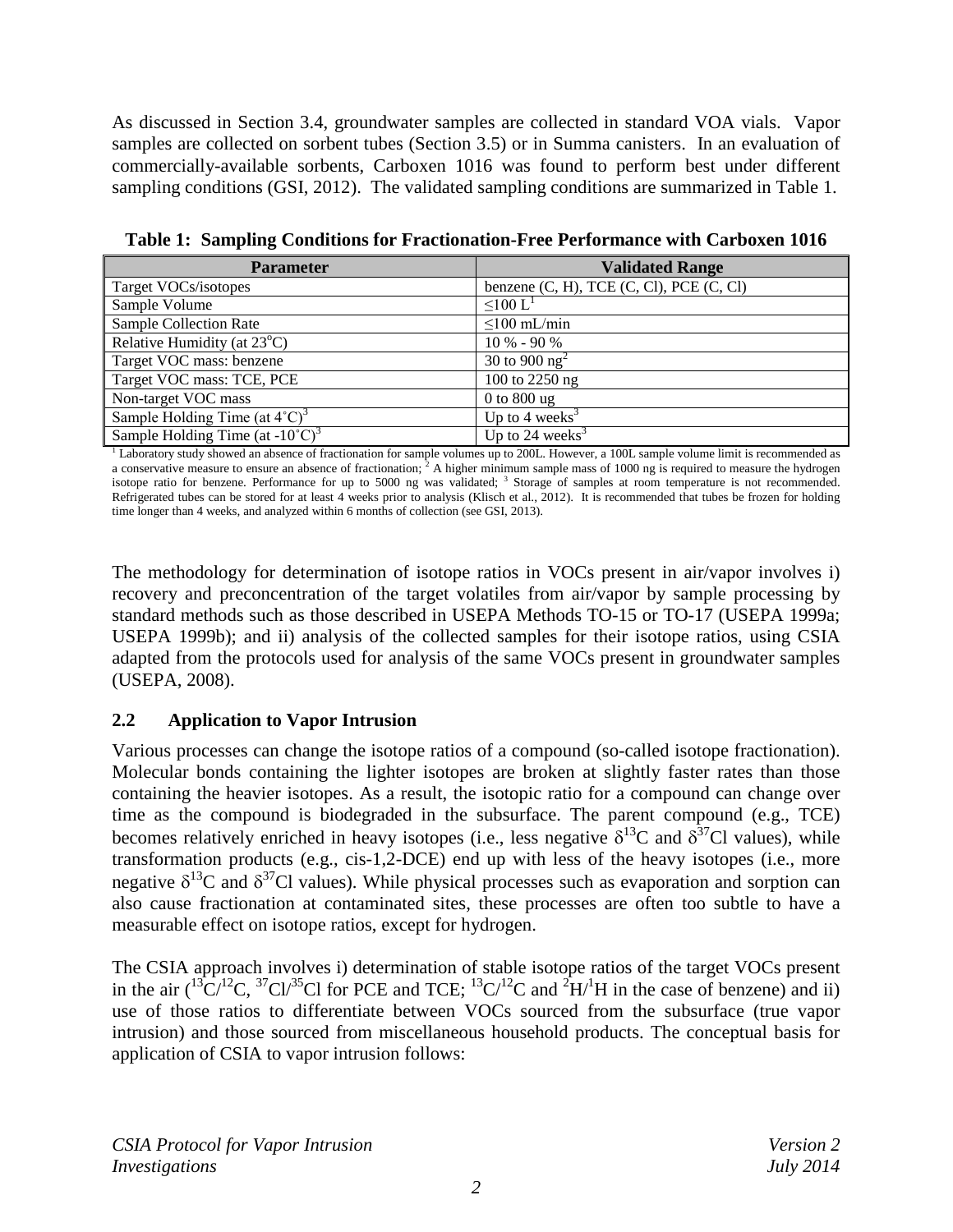- 1. Isotope ratios for VOCs originating from different manufactured sources have isotope ratios within a defined range (Figure 1, Panel A). This range is small compared to the range of isotope ratios created by isotope fractionation effects that occur in the subsurface.
- 2. VOCs originating from subsurface sources commonly undergo biodegradation in groundwater and later in the unsaturated soil prior to entering indoor air. Individual molecules that contain the lighter isotopes are often preferentially biodegraded, resulting in enrichment of the heavier isotope species in the undegraded residue (Figure 1, Panel B). This enrichment process is known as isotope fractionation.
- 3. The consequence of isotope fractionation is that isotope composition of VOCs originating from the subsurface is often clearly different than that of pristine (undegraded) manufactured products acting as indoor sources of the same VOCs (Figure 1, Panel C).
- 4. This difference allows the successful differentiation between VOCs from indoor sources and those from true vapor intrusion sources (Figure 1, Panel D).

<span id="page-6-0"></span>

**Figure 1: Conceptual Basis for Application of CSIA to Vapor Intrusion**

*CSIA Protocol for Vapor Intrusion Version 2 Investigations July 2014*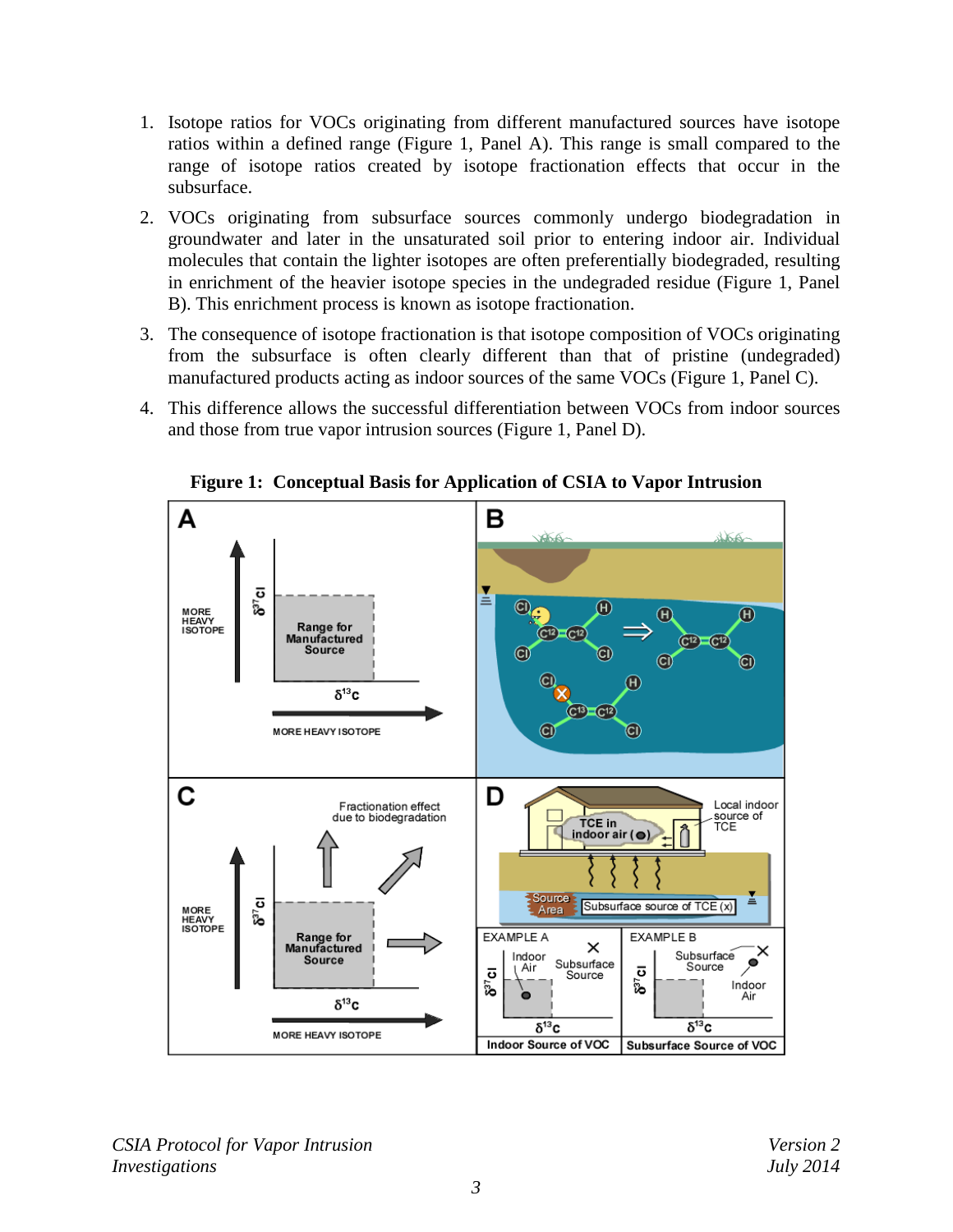Interpretation of the origin of VOCs in indoor air based on CSIA results is relatively straightforward in comparison to traditional vapor intrusion investigation methods. The isotope ratios from VOCs in indoor air are directly compared to those from the subsurface source (groundwater) and those measured in a variety of available consumer products. Isotope ratios dissimilar from the subsurface source but similar to the values characteristic of, for example, TCE present in household products is a strong indication that the latter are responsible for the indoor air contamination (see Figure 1, Panel D, Example A). On the other hand, the isotope ratios of TCE in indoor air can be similar to the subsurface sources and different from indoor sources, confirming the impact of vapor intrusion (Figure 1, Panel D, Example B).

#### <span id="page-7-0"></span>**2.3 Building-Specific Applicability**

Building-specific investigations of vapor intrusion are typically required when VOCs have been detected above applicable screening concentrations within 30 to 100 feet of the buildings and the results of subsurface testing (i.e., groundwater or soil gas) indicate a potential vapor intrusion concern (USEPA, 2002; ITRC, 2007).

When a building-specific investigation is required, the CSIA investigation procedure is broadly applicable to a wide variety of building types and COCs. The investigation procedure will be most commonly applied in conjunction with other investigation methods. Specific considerations for the selection of this investigation procedure are discussed below.

#### <span id="page-7-1"></span>**2.3.1 Isotope Fingerprint of Subsurface Source**

The CSIA procedure relies on differences in the isotope signature between the subsurface VOC source and potential indoor VOC sources in order to determine the origin of VOCs detected in indoor air. As a result, the method is most likely to provide clear results if the isotope fingerprint for the subsurface source is outside the range for potential indoor sources (see Figure 2 "A"). The method may also yield useful supporting evidence if the isotope ratios for the subsurface source are close to the heavy end of the indoor source range (see Figure 2 "B"). In this situation, an indoor air sample with isotope ratios that closely match the subsurface source would provide supporting evidence of vapor intrusion, but this result, alone, would not be definitive because of the potential contribution from indoor sources.

Biodegradation of VOCs in the subsurface commonly results in an isotope fractionation effect. Therefore, sites with evidence of biodegradation (e.g., detection of daughter products) are more likely to have subsurface sources with isotope signatures that are distinct from potential indoor sources. 50% biodegradation of TCE should commonly be sufficient for the subsurface source to be distinct from the range of indoor sources. However, for benzene, up to 90% biodegradation could be required and for PCE, more than 90% biodegradation could be required at some sites (GSI, 2012).

The isotope signature of the subsurface source should be measured before large scale application of the CSIA procedure at a site. Based on the results of initial isotope fingerprinting, the applicability of CSIA at the site for the evaluation of vapor intrusion should be determined as illustrated in Figure 2. The isotope signature of the subsurface source can be measured prior to the collection of any indoor air samples or in conjunction with the initial sampling of one or two buildings.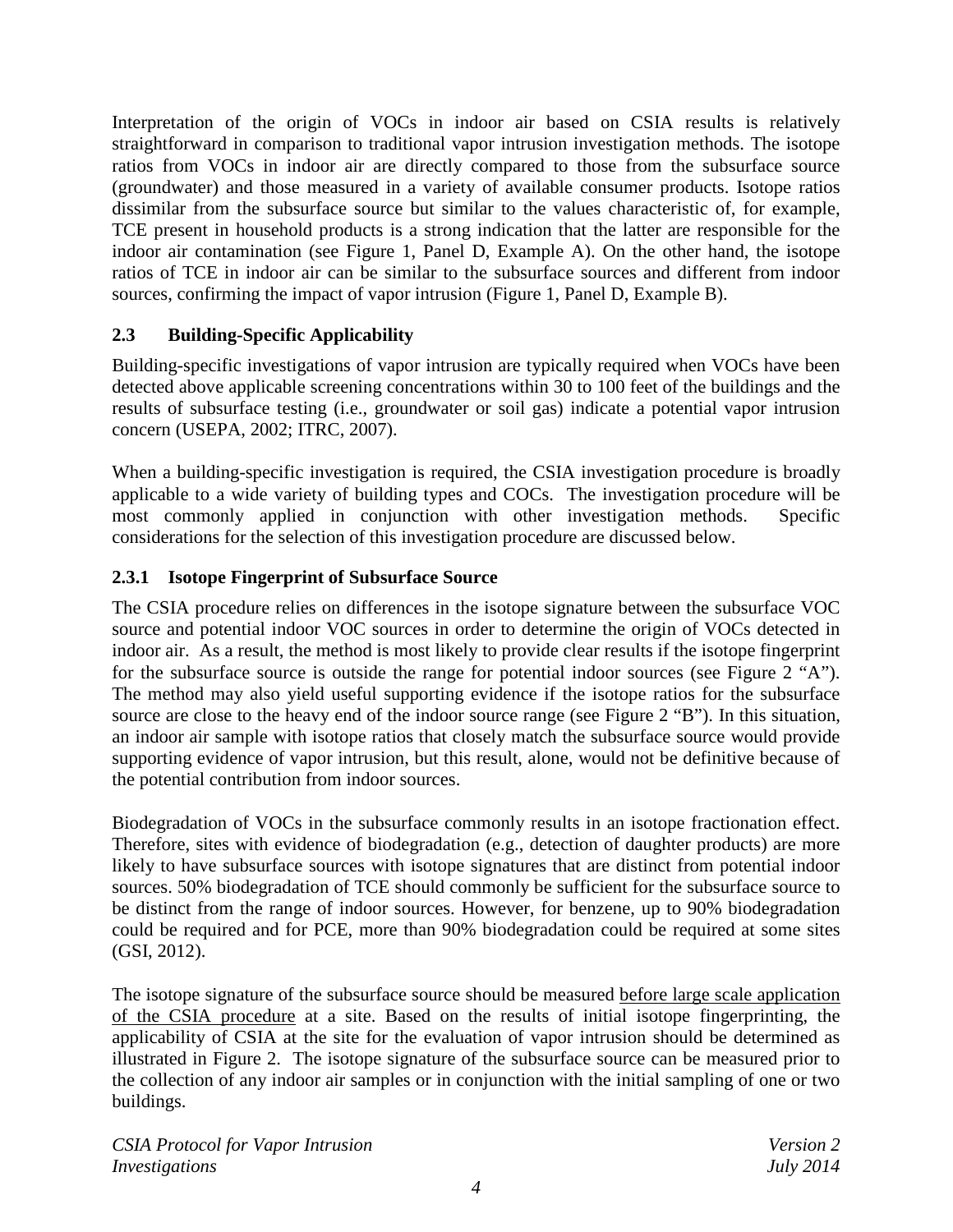#### <span id="page-8-2"></span>**Figure 2: Site-Specific Applicability of CSIA for Vapor Intrusion Based on Isotope Ratios of Subsurface Source**



Note: A) Isotope ratios for subsurface source are outside range for potential indoor sources, CSIA likely to provide strong evidence; B) Isotope ratios for subsurface source are near heavy end of range for potential indoor sources, CSIA may provide supporting evidence; C) Isotope ratios for subsurface source are within the range for potential indoor sources, CSIA unlikely to distinguish between indoor and subsurface sources.

#### <span id="page-8-0"></span>**2.3.2 Building-Specific Considerations**

The application of CSIA to vapor intrusion requires the collection of at least one indoor air sample and at least one subsurface (i.e., groundwater) sample. As discussed in Section 3, the subsurface sample should be collected near the target building. Site-specific factors should also be considered when selecting sample locations. For example, collection of the indoor air sample can take up to 24 hours, depending on the concentration of the target VOC in indoor air. The CSIA procedure is applicable to any type of building provided that access can be obtained for placement and retrieval of the sample pumps.

#### <span id="page-8-1"></span>**2.3.3 Vapor Intrusion COCs**

Accurate measurement of carbon or chlorine isotope ratios requires approximately 100 ng of the target chlorinated VOC. For a target petroleum VOC (i.e., benzene), the accurate measurement of carbon isotope ratios requires approximately 50 ng; accurate measurement of the hydrogen isotope ratio requires approximately 1000 ng. The required sample volume is equal to the required mass divided by the concentration in the source medium. For sample volumes of greater than 3L, use of an adsorbent tube and sample pump (per USEPA method TO-17) is the most practical sample collection method. The adsorbent tube sampling method has been validated for PCE, TCE, and benzene (Kuder et al., 2012). For other target VOCs, additional laboratory validation would be required to ensure that the sample collection method does not introduce a confounding fractionation effect. Recommended laboratory validation analyses are provided in Kuder et al., 2012.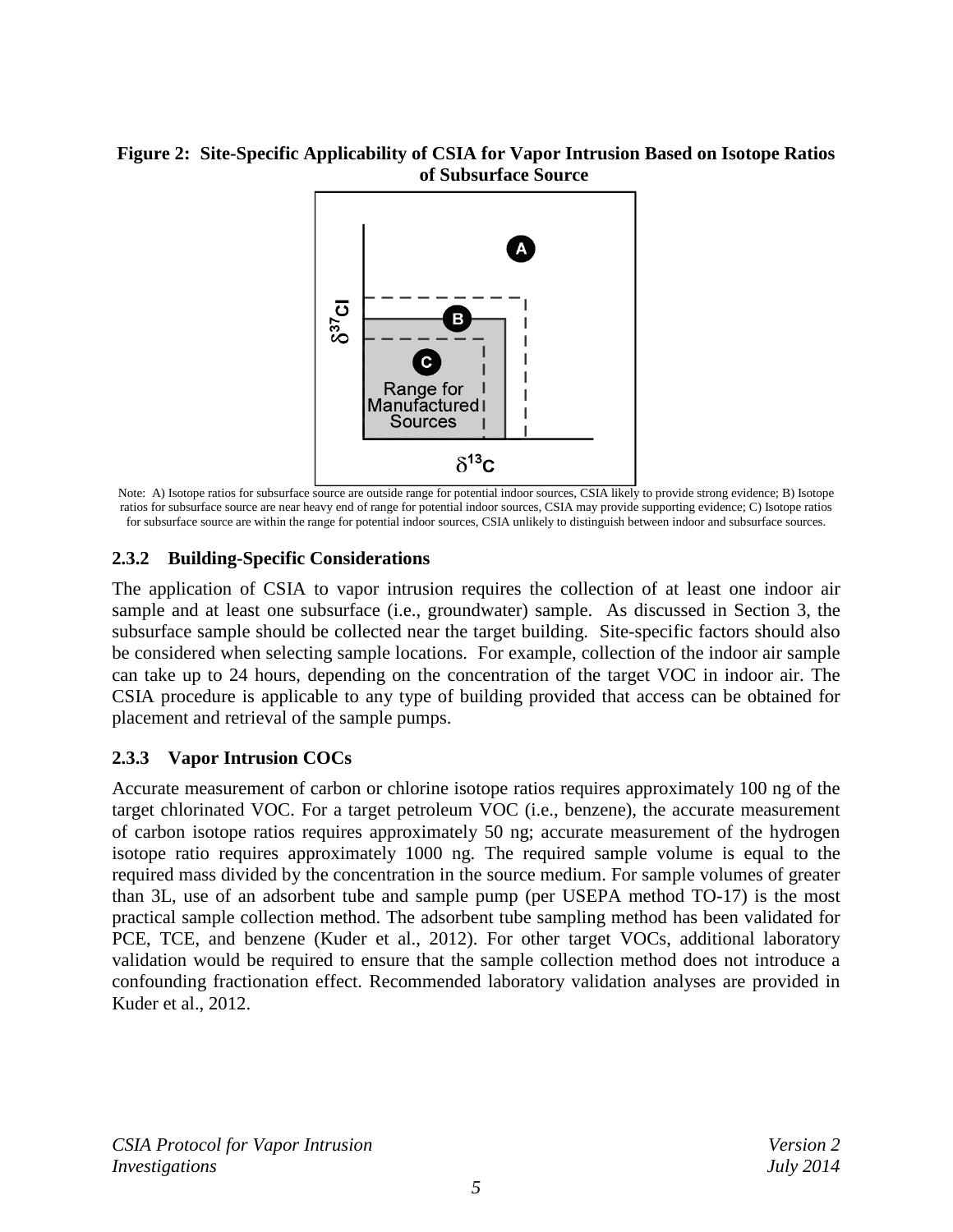#### <span id="page-9-0"></span>**2.4 Use of CSIA with Other Investigation Approaches**

The CSIA procedure will most commonly be used in conjunction with other investigation methods such as conventional Summa canister sampling or on-site GC/MS analysis (GSI, 2013b). The CSIA procedure may be used i) as a supplemental tool during an **initial investigation** at buildings without prior vapor intrusion testing (provided that, at a minimum, screening-quality data are available to estimate target VOC concentrations) or ii) at buildings where preliminary testing of indoor air has identified VOC concentrations near or above regulatory screening values, and there is some **uncertainty concerning the source of the VOCs**.

## <span id="page-9-1"></span>**3.0 INVESTIGATION PROTOCOL FOR APPLICATION OF CSIA TO VAPOR INTRUSION**

#### <span id="page-9-2"></span>**3.1 PRE-SAMPLING ACTIVITIES**

CSIA will most commonly be conducted as part of a larger vapor intrusion sampling program. As a result, the pre-sampling activities discussed here focus only on the additional planning steps required for the collection of samples for CSIA. Basic activities such as obtaining building access are not covered.

Pre-sampling, preparatory activities include:

- 1. **Identify Specific Structures for Sampling**: Select specific structures to be included in the CSIA program. If prior sampling results are available, this would include buildings with VOCs in indoor air near or above screening levels for which the source is uncertain. If no prior sampling results are available, then this may include all buildings with VI concerns or only the highest priority buildings.
- 2. **Determine Target VOCs**: Identify the VOCs for CSIA. The target VOCs should be the one to two vapor intrusion COCs of greatest concern based on consideration of subsurface concentrations, indoor air screening concentrations, and potential for indoor sources. The sorbent sample collection method has been validated for PCE, TCE, and benzene. Additional validation would be required for application of this sample collection method to other VOCs.
- 3. **Estimate Target VOC Concentrations**: The collection of indoor air samples for CSIA requires an estimate of the concentration of the target VOC at the sample point in order to determine the proper sample volume. VOC concentrations may be estimated based on results from previous sampling events. Uncertainty is accounted for by collecting additional sample mass (see Section 3.5.2 and 3.5.5). Groundwater concentrations must be estimated as well. Use of historic data is typically sufficient for this purpose.
- 4. **Necessary Equipment**: The collection of low concentration vapor samples for CSIA requires use of sorbent tubes and pumps as described in USEPA Method TO-17 (USEPA, 1999b). Higher concentration samples can be collected using a Summa canister (see Section 5.5). If water samples will be collected to characterize the subsurface source, then appropriate equipment will be required.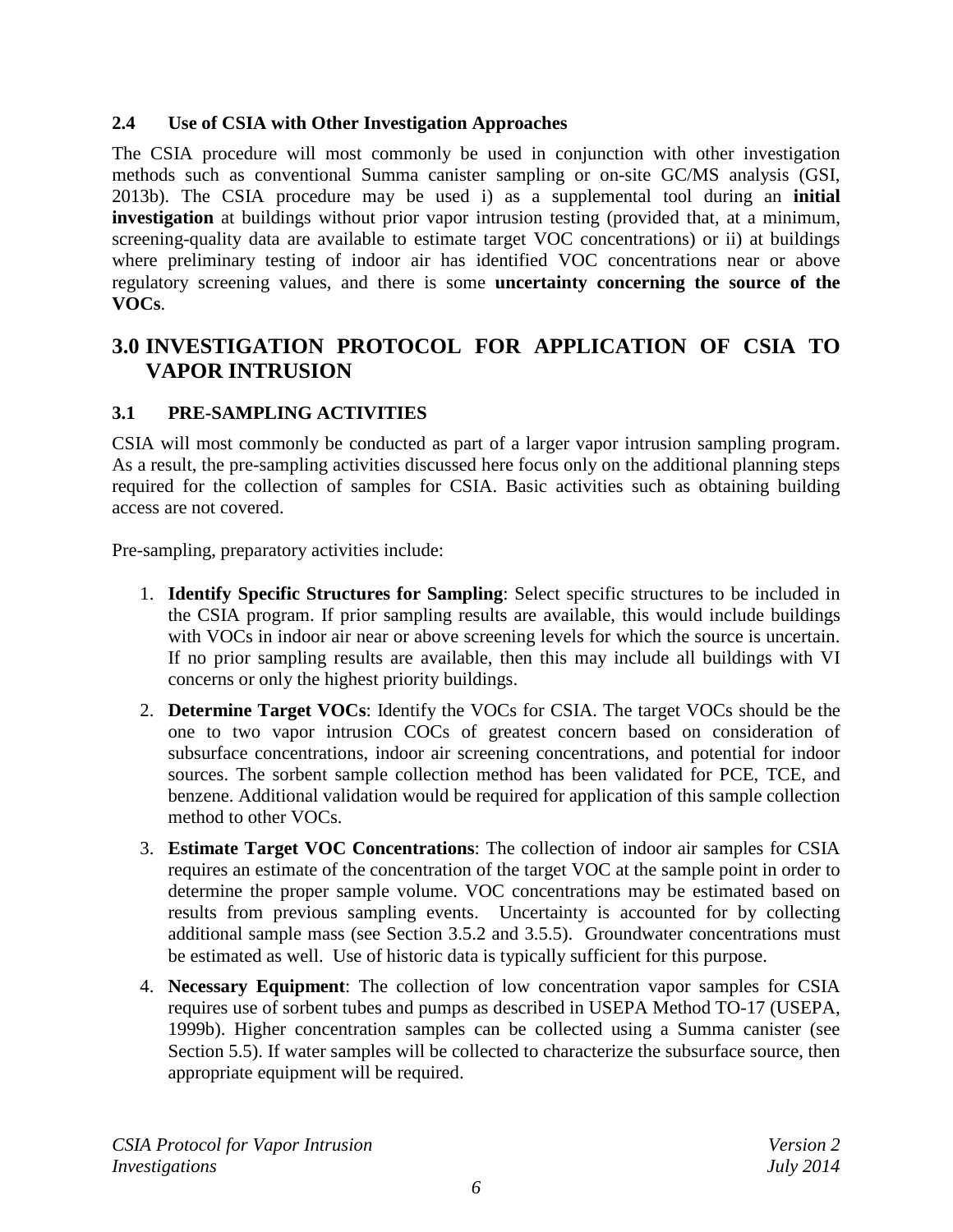#### <span id="page-10-0"></span>**3.2 SUBSURFACE SAMPLING LOCATIONS**

Groundwater samples are recommended for characterization of isotope ratios in the subsurface source. Results obtained during demonstration of the protocol indicate that isotope ratios in soil gas are more variable and, in some cases, less representative of vapors potentially entering the building. When possible, the groundwater sample should be collected in close proximity to the building of concern. If monitoring wells are not available close to the building, upgradient (not downgradient) wells should be selected for sampling (see Figure 3).

Although soil gas samples are less useful than groundwater samples for comparison to indoor air, measurement of isotope ratios in soil gas may provide insights into biodegradation processes occurring in the vadose zone (McHugh et al., 2011a).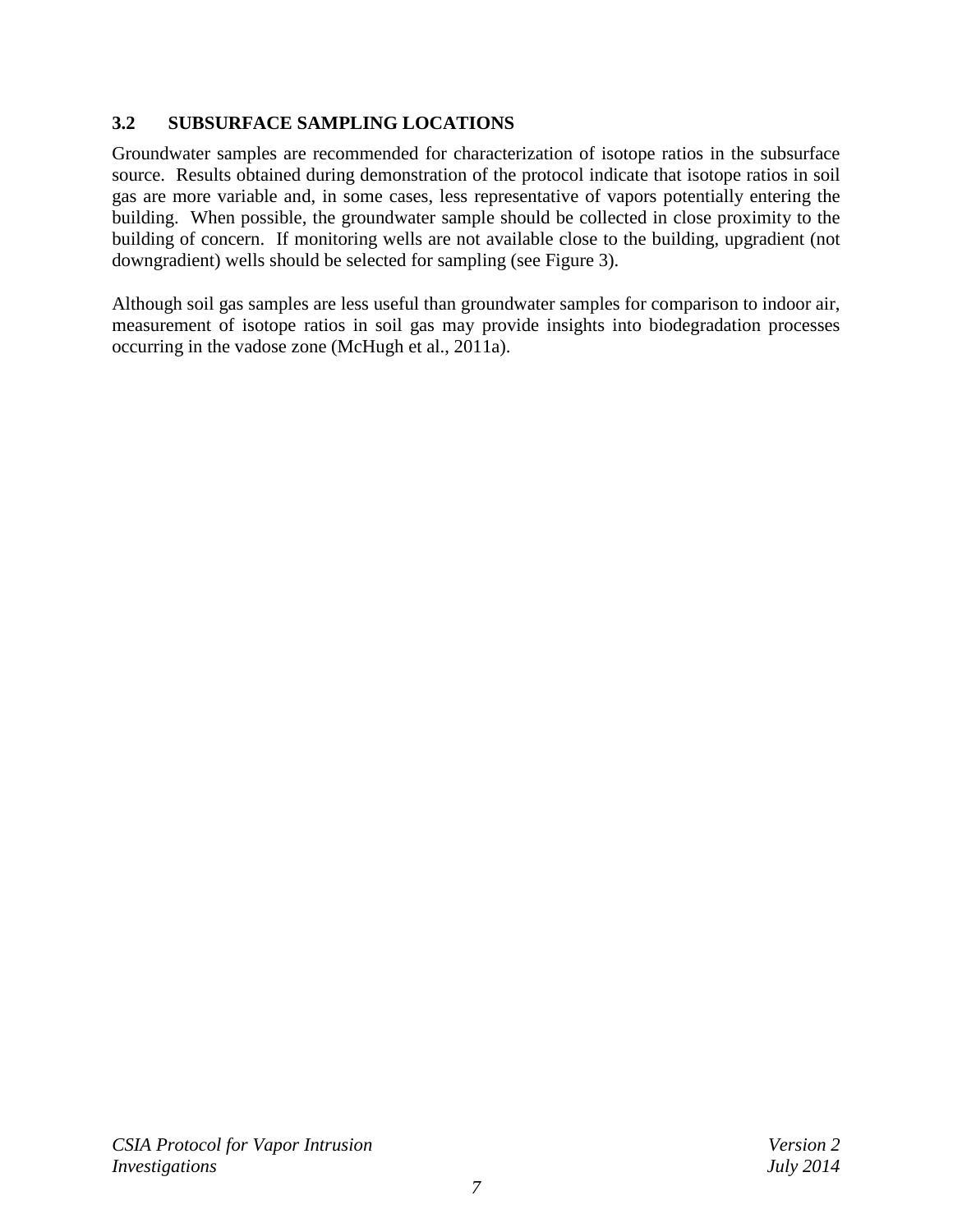

#### <span id="page-11-1"></span>**Figure 3: Advantages and Disadvantages of Sample Locations for Characterization of the Subsurface VOC Isotope Signature**

| <b>Location</b>                                                                         | <b>Advantages</b>                                                                                                                                         | <b>Disadvantages</b>                                                                                                                                                                                                                        |  |
|-----------------------------------------------------------------------------------------|-----------------------------------------------------------------------------------------------------------------------------------------------------------|---------------------------------------------------------------------------------------------------------------------------------------------------------------------------------------------------------------------------------------------|--|
| A) Upgradient<br><b>Groundwater Well</b><br>(Screened at water)<br>table)               | • Water sample easier to collect than soil<br>gas sample.<br>• Easiest sample point if this is the closest<br>existing well to target building.           | • Does not account for any additional enrichment that<br>occurs closer to building both within the saturated<br>zone and within the vadose zone.                                                                                            |  |
| <b>B)</b> Deep Groundwater<br>Well                                                      | • Not recommended                                                                                                                                         | • High uncertainty. Isotope ratios may not be<br>representative of VOCs at top of water table.                                                                                                                                              |  |
| C) Groundwater Well<br>Close to Target<br><b>Building (Screened)</b><br>at water table) | • Water sample easier to collect than soil<br>gas sample.<br>• This water sample will be most<br>representative of VOCs potentially<br>entering building. | • Does not account for any additional enrichment that<br>occurs within vadose zone.                                                                                                                                                         |  |
| D) Soil Gas Sample<br><b>Close</b><br>to<br>from<br><b>Building</b>                     | recommended<br>for<br>$\bullet$ Not<br>primary<br>characterization of subsurface source.                                                                  | • More difficult to collect than water sample.                                                                                                                                                                                              |  |
| E) Sub-slab Soil Gas<br><b>Sample</b>                                                   | $\bullet$ Not<br>recommended<br>for<br>primary<br>characterization of subsurface source.                                                                  | • May contain VOCs originating from<br>within<br>building.<br>• Sample collection can be a lengthy process,<br>depending on concentration.                                                                                                  |  |
| F) Downgradient<br><b>Groundwater Well</b>                                              | • Not recommended                                                                                                                                         | • May be more enriched in heavy isotopes than VOCs<br>entering building.<br>• Could yield false positive determination of indoor<br>source because of greater differentiation between the<br>source and indoor air ratios.<br>$\sim$ $\sim$ |  |

Note: 1) Recommendation based on current understanding of spatial variability in vadose zone. 2) As shown in Figure 2 above, the isotope signature of the subsurface source should be measured before large scale application of the CSIA procedure at a site.

#### <span id="page-11-0"></span>**3.3 INDOOR AIR SAMPLING LOCATIONS**

For most buildings, indoor air can be characterized through the collection and analysis of a single indoor air sample from the area of the building most likely to be impacted by vapor intrusion (e.g., the lowest level of multi-level building). For larger buildings where the air may not be well mixed (e.g., buildings with multiple air handling systems), one sample from each area may be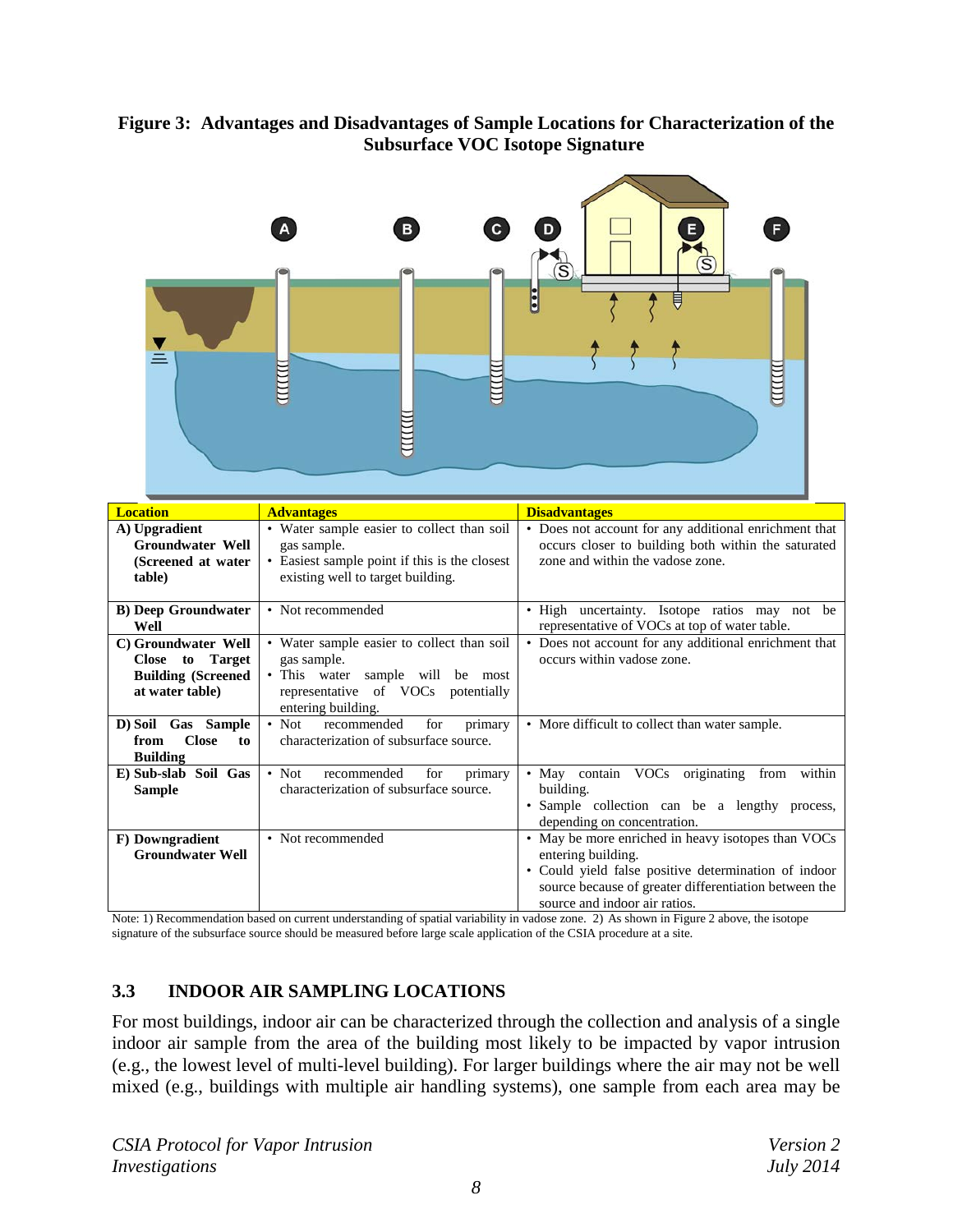warranted. If indoor sources are considered to be more likely within specific portions of the building (e.g., the garage), then an additional sample may be collected from this area.

#### <span id="page-12-0"></span>**3.4 COLLECTION OF WATER SAMPLES**

Water samples for CSIA can be collected using the same sampling procedures used to collect samples to measure VOC concentrations (e.g., in accordance with USEPA, 1996 or ASTM, 2002 for low flow sample collection). Two 40 mL volatile organic analysis (VOA) vials should be collected for analysis of each specific isotope ratio. For example, the analysis of carbon and chlorine isotope of PCE and TCE would require a total of eight 40 mL VOA vials (2 vials x 2 sets of ratios (carbon and chlorine) x 2 compounds (PCE and TCE)). Samples for the analysis of carbon or hydrogen isotopes should be preserved using hydrochloric acid. Samples for the analysis of chlorine isotopes should be preserved using sulfuric acid. Samples should be refrigerated for shipping and stored at 4ºC prior to analysis.

#### <span id="page-12-1"></span>**3.5 COLLECTION OF VAPOR SAMPLES**

Vapor samples for CSIA can be collected using Summa canisters or sorbent tubes. The appropriate sample method is determined based on the sample volume required.

#### <span id="page-12-2"></span>**3.5.1 Required Minimum Sample Volumes**

The sample volume is determined by the minimum mass required for analysis and the sample concentration. The minimum mass required for analysis is provided in Table 2 (Kuder et al., 2012).

<span id="page-12-4"></span>

| <b>Target VOC</b> | <b>Isotope</b> | <b>Minimum Mass Required for Analysis</b> |
|-------------------|----------------|-------------------------------------------|
| PCE or TCE        | Carbon         | $100 \text{ ng}$                          |
| PCE or TCE        | Chlorine       | $100 \text{ ng}$                          |
| Benzene           | Carbon         | 50 <sub>ng</sub>                          |
| Benzene           | Hydrogen       | $1000$ ng $(1)$                           |

**Table 2: Minimum Mass Required for a Single Isotope Analysis**

Note: 1) In most cases, it will be impractical to collect enough sample volume to measure the hydrogen isotope ratio in indoor air.

The minimum sample volume is calculated using Equation 1:

Equation 1:

Sample Volume (L) = Minimum Mass (ng) / Sample Concentration (ug/m<sup>3</sup>) x 1 (L – ug)/(m<sup>3</sup> – ng)

Where: Sample Volume = Minimum sample volume for CSIA  $(L)$ Minimum Mass = Minimum sample mass for CSIA (ng, see Table 2) Sample Concentration = Estimated or measured concentration of target VOC in sample (ug/m<sup>3</sup>)  $1 (L - ug)/(m^3 - ng) =$ Units conversion factor.  $1 ug/m^3 = 1 ng/L$ 

#### <span id="page-12-3"></span>**3.5.2 Estimation of Sample Point Concentrations**

Because CSIA requires a minimum sample mass, the sample point concentration must be estimated to determine the required sample volume. The sample point concentration may be

*CSIA Protocol for Vapor Intrusion Version 2 Investigations July 2014*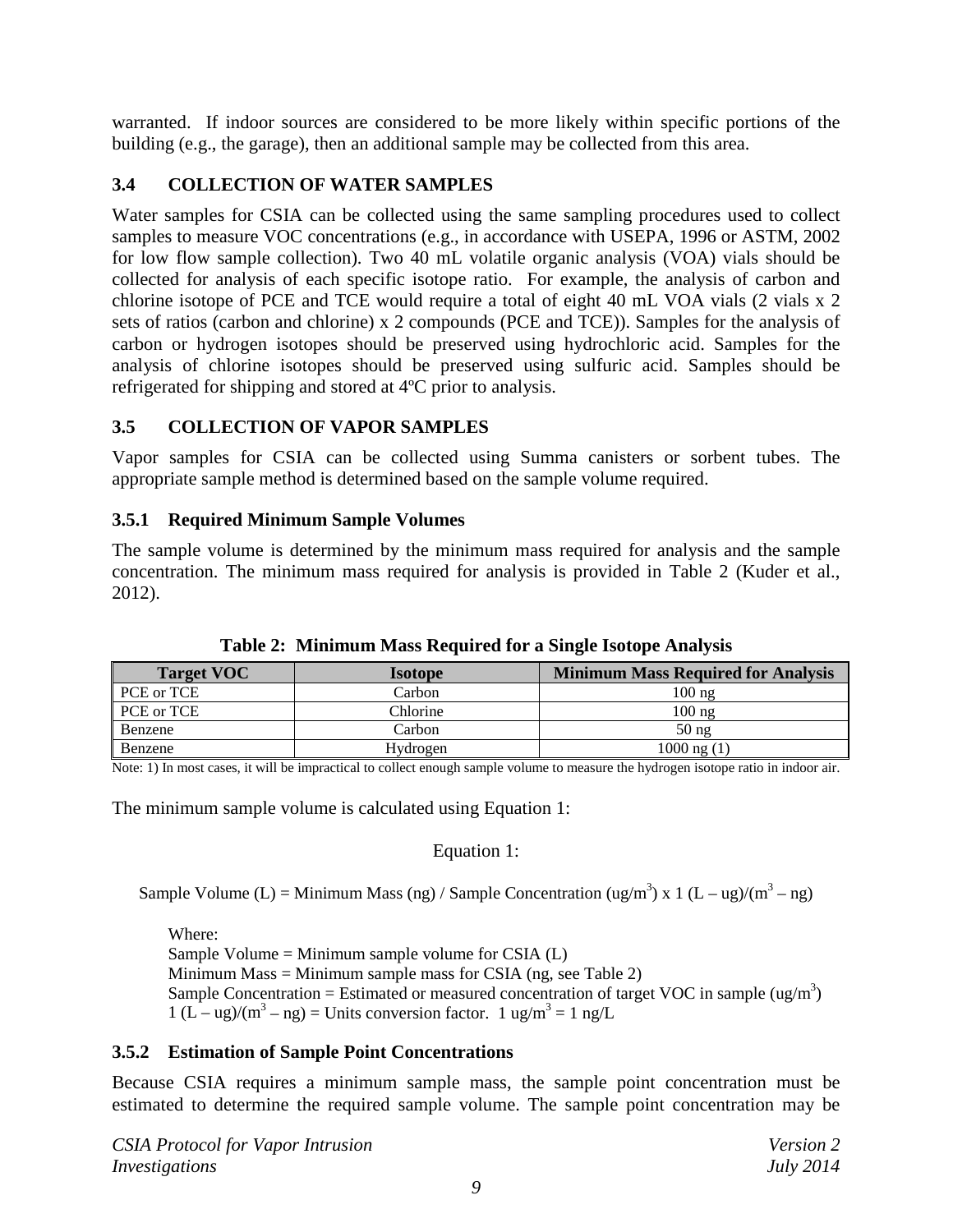estimated based on on-site analysis conducted on the same day as the CSIA sampling, analysis conducted prior the CSIA sampling, or based on information other than a direct measurement of the target VOC concentration at the sample point. The uncertainty associated with the estimate will depend on the estimation method (see Table 3).

**Table 3: Example Uncertainty Associated with Concentration Estimation Methods**

<span id="page-13-2"></span>

| <b>Estimation Method</b>                        | <b>Example Uncertainty</b> |  |
|-------------------------------------------------|----------------------------|--|
| On-site Concentration Measurement on the Day of | < 2x                       |  |
| <b>CSIA Sample Collection</b>                   |                            |  |
| Concentration Measurement on a Prior Day        | $2 - 4x$                   |  |
| <b>Other Estimation Method</b>                  | $> 5 - 10x$                |  |

Note: 1) The table illustrates the relative uncertainty between different estimation methods. It does not take into account additional factors which may introduce uncertainty (e.g., introduction or removal of indoor VOC sources during normal building operations).

When calculating the minimum sample volume using Equation 1, the uncertainty in the estimated sample point concentration should be considered in order to ensure that adequate sample mass is collected.

#### <span id="page-13-0"></span>**3.5.3 Recommended Samplers for Vapor Samples**

<span id="page-13-3"></span>The recommended sampler is based on the minimum sample volume as shown in Table 4.

| <b>Minimum Sample Volume</b> | <b>Recommended Sampler</b> |  |
|------------------------------|----------------------------|--|
| $\leq$ 250 mL                | 1L Summa                   |  |
| $<$ 1.5 L                    | 6L Summa                   |  |
| $>1.5$ L                     | Sorbent Tube               |  |

**Table 4: Recommended Samplers for Vapor Samples for CSIA**

A Summa canister larger than the minimum sample volume (i.e., a 6L Summa for a 1.5L minimum sample volume) is recommended because many laboratories cannot extract the full sample volume from the Summa canister. In addition, it is common practice to provide enough sample for at least two analyses. It is possible to use Summa canisters for somewhat higher minimum sample volumes by collecting two or more Summa canisters for each sample. Summa canisters are recommended for smaller sample volumes because they are easier to use than sorbent tubes. However, sorbent tubes may also be used for lower volume samples. For example, if sorbent tubes are being used at a site to collect samples requiring larger volumes, then the investigator may choose to also collect the lower volume samples using sorbent tubes (i.e., rather than using Summa canisters for some samples and sorbent tubes for others).

# <span id="page-13-1"></span>**3.5.4 Collection of Samples Using Summa Canisters**

When using a Summa canister to collect a vapor sample for CSIA, the sample can be collected as a grab sample (i.e., without use of a flow controller) if low minimum sample volumes are needed based on the i) estimated concentration and ii) basis of the estimate (grab vs. 24-hour sample). Otherwise, the sample collection should be conducted in accordance with typical guidance on the collection of Summa canister samples for measurement of VOC concentration (e.g., NDEP, 2001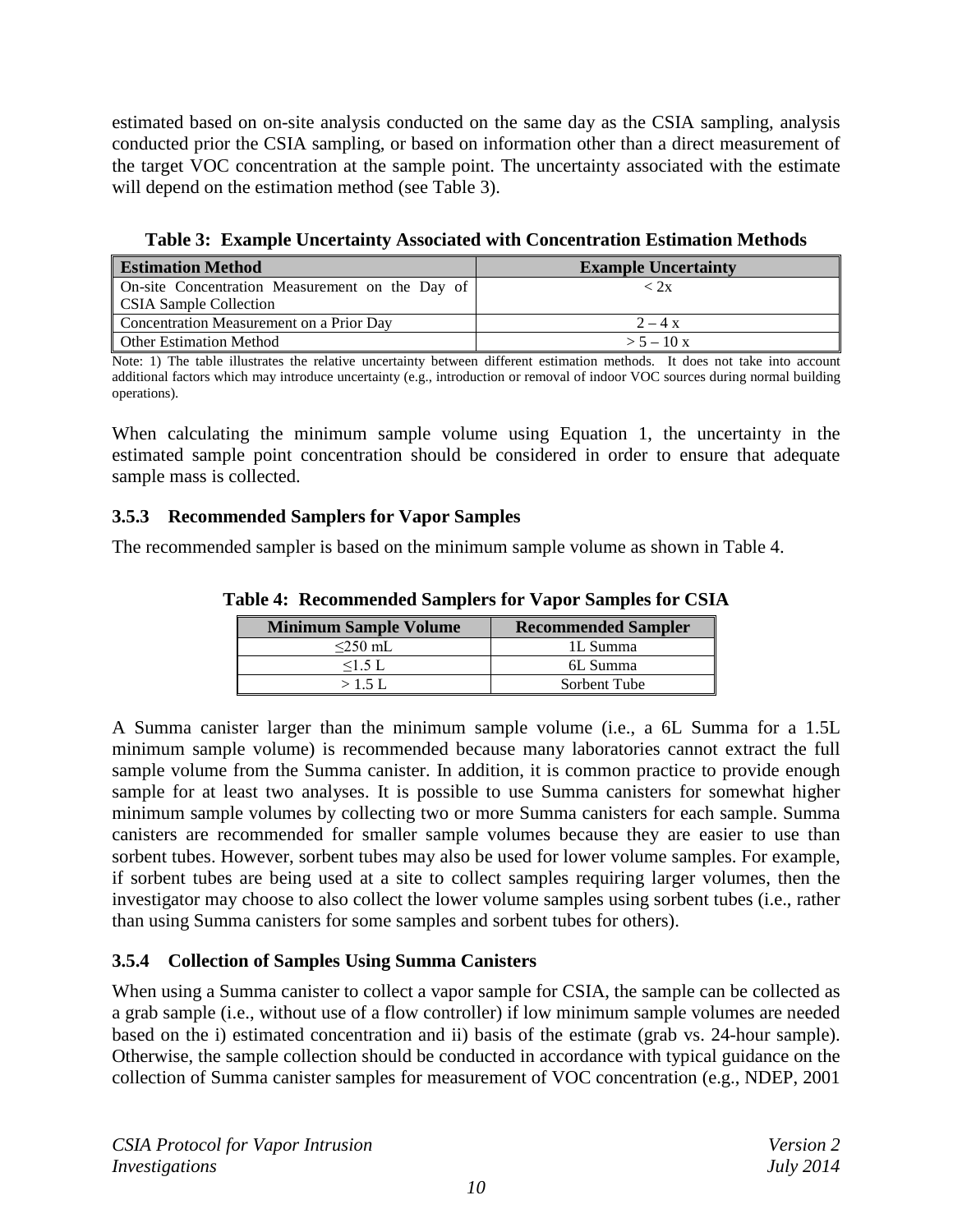or similar procedures available from analytical laboratory). Summa canister samples should be stored at room temperature prior to analysis.

#### <span id="page-14-0"></span>**3.5.5 Collection of Samples Using Sorbent Tubes**

When using a sorbent tube to collect a vapor sample for CSIA, the sample should be collected in accordance with the procedures for the use of active sorbent samplers for measurement of VOC concentrations (e.g., USEPA, 1999b). A minimum of two sorbent tubes should be collected for each isotope analysis. However, as shown in Table 5, additional sorbent tubes are recommended for samples with higher uncertainty in the estimated sample concentration.

#### <span id="page-14-1"></span>**Table 5: Recommended Number of Sorbent Tubes for Each Isotope Analysis per Single COC and Single Isotope Ratio**

| <b>Uncertainty in Estimated</b> |                                                                                      |  |  |
|---------------------------------|--------------------------------------------------------------------------------------|--|--|
| <b>Concentration</b>            | <b>Recommended Number of Sorbent Tubes</b>                                           |  |  |
| $\langle 2x$                    | Two tubes each with a target mass of 2 times the minimum required mass. <sup>2</sup> |  |  |
| $2 - 4x$                        | Two tubes each with a target mass of 2 times the minimum required mass AND           |  |  |
|                                 | two tubes each with a target mass of 4 times the minimum required mass. <sup>3</sup> |  |  |
| >4x                             | Three tubes each with a target mass of 3 times the minimum required mass             |  |  |
|                                 | AND two tubes each with a target mass of 10 times the minimum required               |  |  |
|                                 | mass.                                                                                |  |  |

Note: 1) Table provides the recommended number of tubes for each isotope analysis for each target VOC (e.g., carbon isotopes in TCE). An equal number of additional tubes is required for each additional isotope or target VOC. 2) Example: If target VOC is TCE and target isotope is carbon, then collect two tubes, each having 200 ng of sample (i.e., 100 ng x 2). 3) Example: If target VOC is TCE and target isotope is carbon, then collect four tubes total: two tubes, each having 200 ng of sample, plus two tubes, each having 400 ng of sample. 4) Example: If target VOC is TCE and target isotope is carbon, then collect 5 tubes total: three tubes, each having 300 ng of sample, plus two tubes, each having 1000 ng of sample.

The recommendations provided in Table 5 are intended to provide the greatest likelihood that reliable CSIA results will be obtained from each sample. If the actual VOC mass collected on the sample tube is close to (i.e., within 50%) the target mass and no analytical difficulties are encountered, than an accurate result can be obtained from a single tube. The collection of additional tubes is recommended to account for variations in the actual sample mass and analytical difficulties that occasionally result in sample loss. The typical analytical costs (Section 3.7, Table 6) are per sample (i.e., the cost covers the analysis of one or more tubes, as needed to obtain an accurate result). However, the laboratory requires an estimated mass of target analyte on each sample tube. When the sample mass cannot be estimated within 4x, an additional fee may apply to cover the cost of additional testing required to determine the sample mass.

The maximum sample volume of the sorbent tubes is 100L (in order to ensure that sample collection does not introduce an isotope fractionation effect). As a result, for samples with low estimated concentrations of the target VOC (or with high mass requirements [e.g., hydrogen isotope from benzene]), it may not be possible to collect sample tubes with target masses greater than the minimum required sample mass. A sampling plan for sample points with low estimated concentrations of the target VOC should be developed in coordination with the laboratory (see Section 3.7).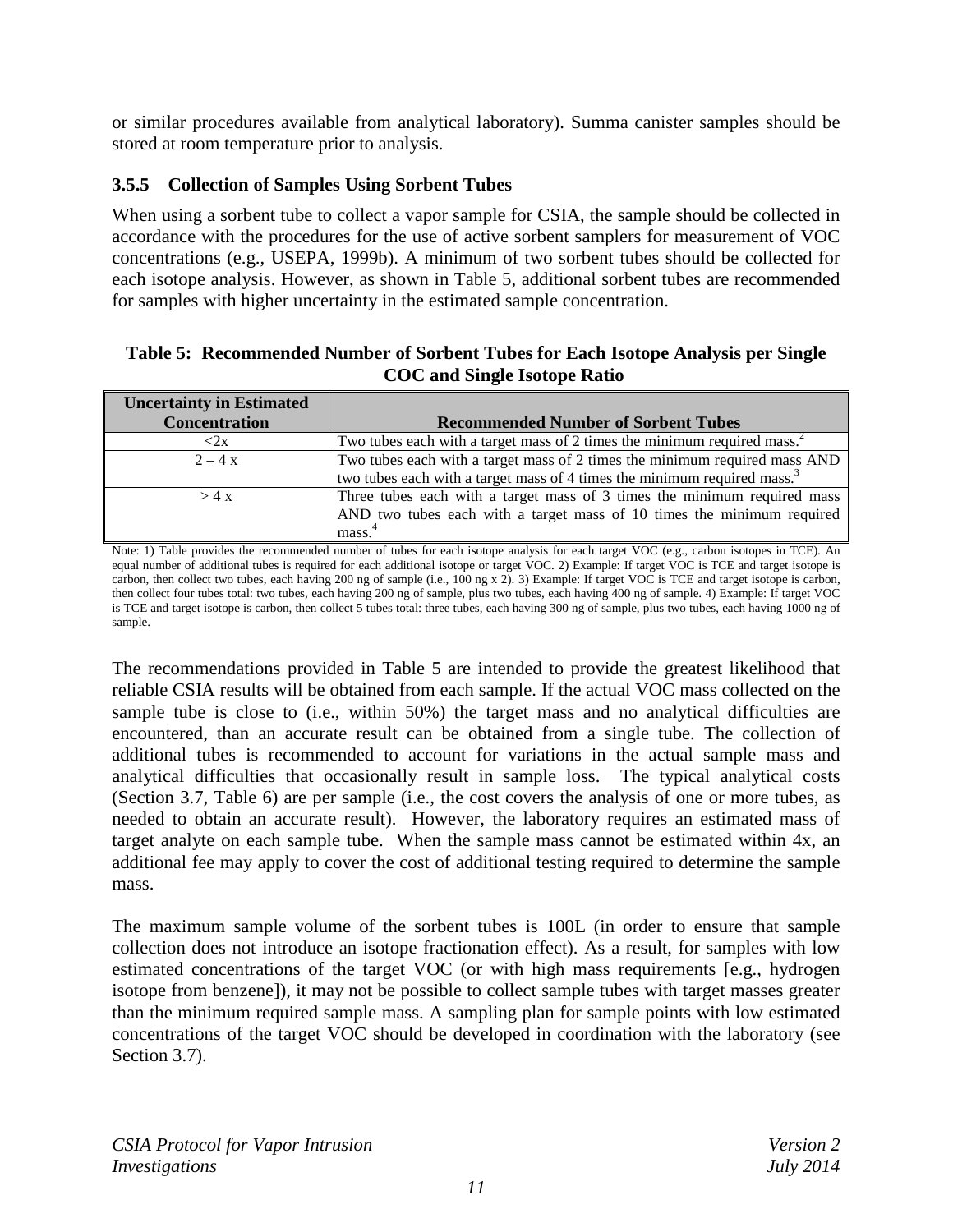Sorbent tube samples should be refrigerated during shipping and stored at 4ºC (or frozen) prior to analysis.

#### <span id="page-15-0"></span>**3.6 SAMPLE SHIPMENT AND ANALYSIS**

Water and vapor samples should be stored and shipped in accordance with manufacturer and laboratory guidelines. Samples collected in sorbent tubes should be stored at 4ºC and shipped to the laboratory ([University of Oklahoma]; see contact information in Section 3.7). Water samples and gas samples collected in Summa canisters can be analyzed at the University of Oklahoma or at another qualified isotope laboratory.

#### <span id="page-15-1"></span>**3.7 ANALYTICAL LABORATORIES AND COST**

Although a number of commercial laboratories provide isotope analysis for water sample or air samples, at present, the University of Oklahoma service laboratory is the only laboratory that can measure compound-specific isotope ratios of VOCs on adsorbent tube samples. Analytical costs are summarized in Table 6.

<span id="page-15-2"></span>

| <b>Analyte</b>                | <b>Carbon</b>  | <b>Chlorine</b> | <b>Hydrogen</b>    |
|-------------------------------|----------------|-----------------|--------------------|
| <b>Adsorbent Tube Samples</b> |                |                 |                    |
| PCE/TCE                       | \$400/sample   | \$400/sample    | \$350/sample (TCE) |
| Benzene                       | $$350/s$ ample | N/A             | \$350/sample       |
| <b>Water Samples</b>          |                |                 |                    |
| <b>PCE/TCE</b>                | \$350/sample   | \$400/sample    | \$350/sample (TCE) |
| Benzene                       | \$350/sample   | N/A             | \$350/sample       |

| <b>Table 6: Analytical Costs for CSIA</b> |  |
|-------------------------------------------|--|
|                                           |  |

Note: Laboratory requires estimated mass or concentration of target analyte in sample. An additional fee may apply if this information is not provided.

Information on the University of Oklahoma service laboratory can be obtained from:

University of Oklahoma, Geology Department 100 E. Boyd St; Room A710 Norman OK 73019 Attn: Dr. Paul Philp

Email: [pphilp@ou.edu](mailto:pphilp@ou.edu) Dr. Paul Philp [tkuder@ou.edu](mailto:tkuder@ou.edu) Dr. Tomasz Kuder

Phone: 405-325-4469 (Dr. Paul Philp) 405-325-4453 (CSIA laboratory) 405-325-3253 (OU Geology Department, Front Desk)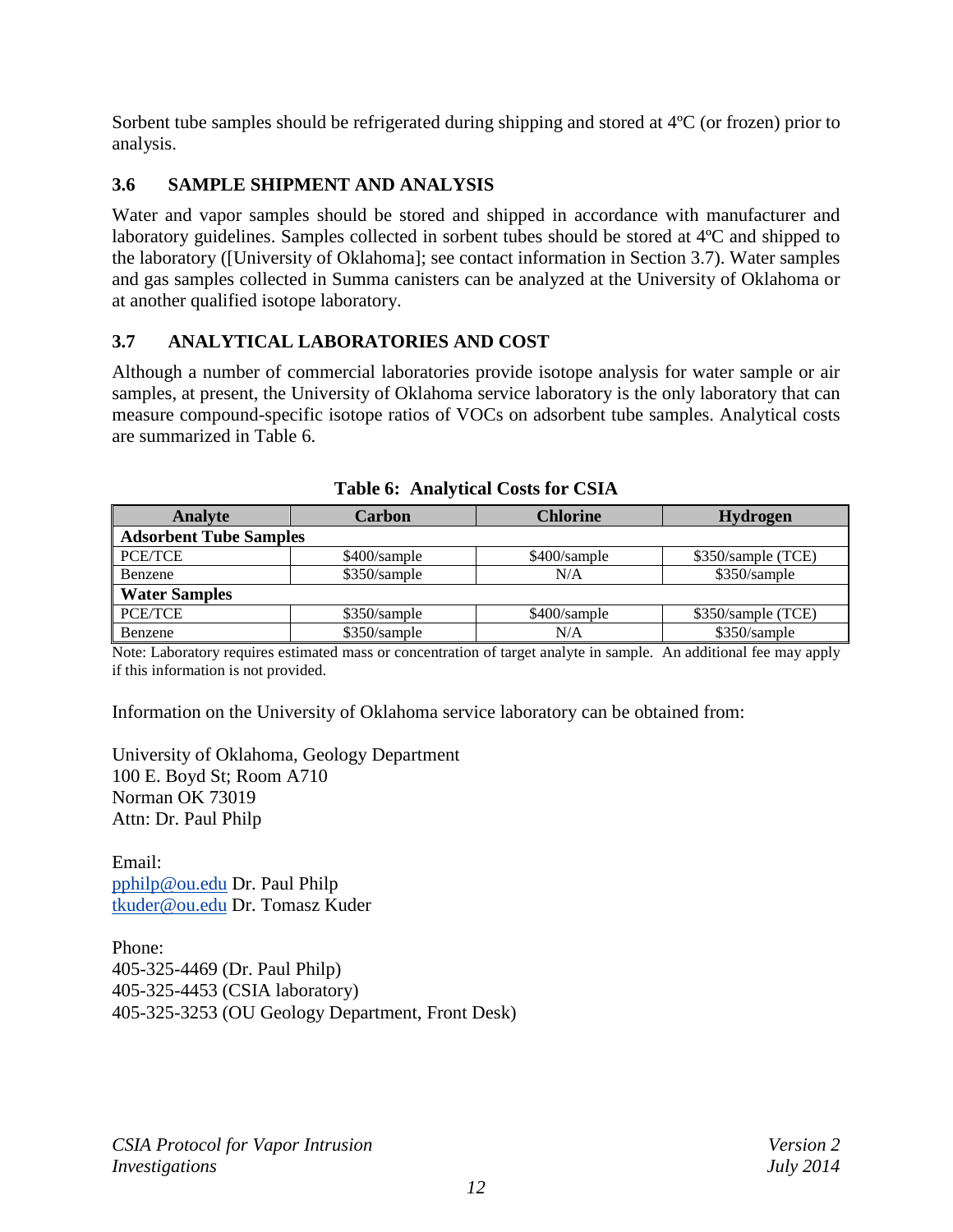# <span id="page-16-0"></span>**4.0 DATA INTERPRETATION**

The measured isotope ratios for the subsurface samples and for indoor air can be used to determine the likely source of the target VOC in indoor air, based on i) the similarity of the subsurface and indoor air results, and ii) comparison to isotopic signatures of indoor sources (e.g., manufactured products). The range of likely isotope ratios for indoor sources (Table 7) was determined through literature reviews and laboratory analysis of common consumer products (McHugh et al., 2011b, GSI, 2012).

|                  | <b>Likely Range</b>              |                                    |  |
|------------------|----------------------------------|------------------------------------|--|
| <b>VOC</b>       | <b>Carbon Isotope Ratio (%o)</b> | <b>Chlorine Isotope Ratio (%0)</b> |  |
| $\overline{PCE}$ | $-37.4$ to $-24.0$               | $-4.4$ to 1.0                      |  |
| <b>TCE</b>       | $-34.0$ to $-23.0$               | $-3.2$ to 4.7                      |  |
| <b>VOC</b>       | Carbon Isotope Ratio (‰)         | Hydrogen Isotope Ratio (‰)         |  |
| Benzene          | $-31.5$ to $-23.5$               | $-82$ to $-37$                     |  |

<span id="page-16-1"></span>**Table 7: Likely Range of Isotope Ratios for Indoor Sources of PCE, TCE, and Benzene** 

<span id="page-16-2"></span>Potential results and interpretations based on a single isotope are illustrated in Figure 4.



**Figure 4: Interpretation of CSIA Results for Single Isotope**

If two isotope ratios are analyzed, the data interpretation is as follows (Figure 5):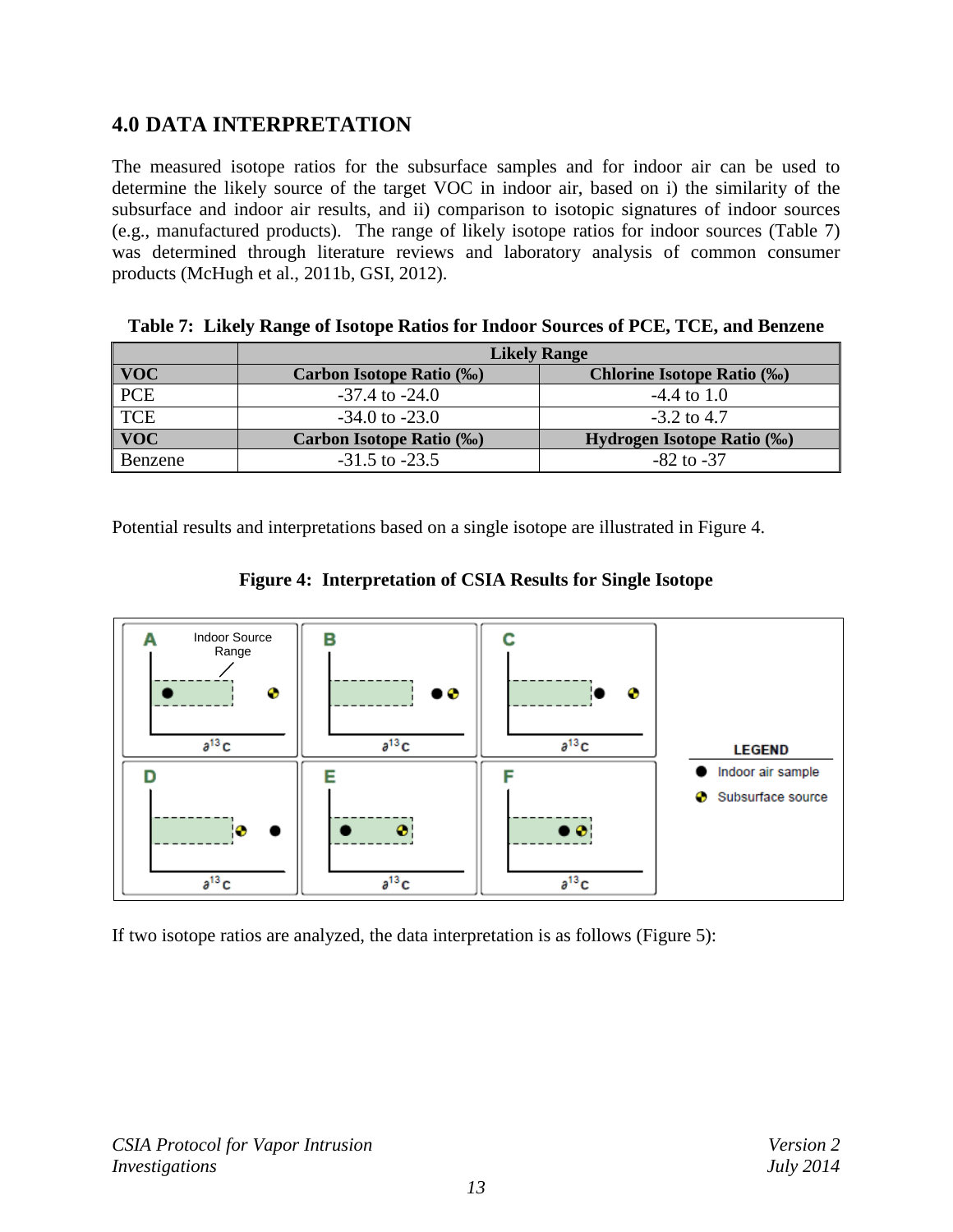<span id="page-17-0"></span>

**Figure 5: Interpretation of CSIA Results for Two Isotopes** 

For both Figures 4 and 5, data interpretation is based on pattern-matching as follows:

A) Strong evidence that an indoor source is the primary source of VOCs in indoor air;

B) Strong evidence that the subsurface source is the primary source of VOCs in indoor air;

C) Evidence of mixed subsurface and indoor air sources;

D) Evidence that the subsurface source is the primary source of VOCs in indoor air, additional enrichment in the heavy isotopes is likely occurring between the subsurface measurement point and the target building;

E) Supporting evidence that an indoor source is the primary source of VOCs in indoor air; and

F) Supporting evidence that the subsurface source is the primary source of VOCs in indoor air. However, results are also potentially consistent with an indoor source, so the results should be interpreted within the context of other lines of evidence.

In addition, the strength of the overall conclusion should be weighted based on i) the number of samples used to characterize the indoor air and subsurface source (i.e., groundwater) and ii) the consistency of the results with other lines of evidence. Although one subsurface sample may be sufficient to characterize the isotope ratios for subsurface sources of VOCs, additional samples can strengthen the interpretation of the results by characterizing the variability in the subsurface source and thereby reducing the uncertainty concerning the apparent similarities or differences between the subsurface source and indoor air samples. Similarly, multiple indoor air samples can serve to characterize variability and reduce uncertainty.

In cases where the CSIA results identify an indoor source as the primary source of the VOC in indoor air, it is still possible that vapor intrusion may be a secondary source. In this situation, the indoor source may be found, removed, and the building retested to confirm that vapor intrusion is not a secondary source. Retesting, however, may not be needed if, for example i) the indoor air concentration is below or only slightly above the regulatory standard, ii) the indoor source cannot be removed without disrupting building operations, or iii) all parties involved are satisfied with the existing results.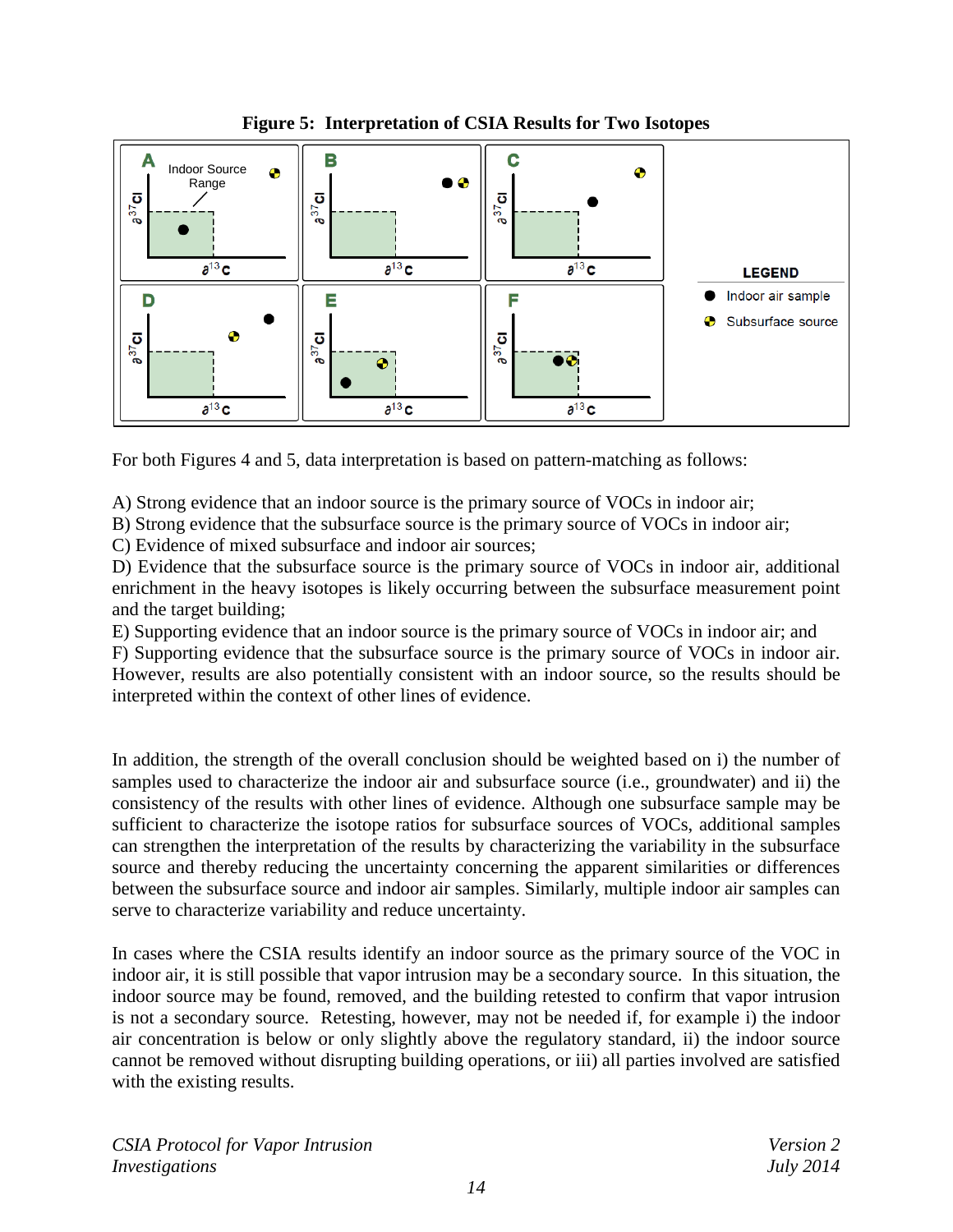#### <span id="page-18-0"></span>**5.0 REFERENCES**

- ASTM, 2002. ASTM D6771-02 Standard Practice for Low-Flow Purging and Sampling for Wells and Devices Used for Ground-Water Quality Investigations.
- GSI Environmental, 2012, ESTCP Project ER-201025 Task 2 Report: Characterization of Sources and Investigation Protocol, Use of Compound-Specific Stable Isotope Analysis to Distinguish between Vapor Intrusion and Indoor Sources of VOCs (McHugh, Kuder, Philp, Version 2, May 2012).
- GSI Environmental, 2013a, Final Report, ESTCP Project ER-201025, Use of Compound-Specific Isotope Analysis to Distinguish between Vapor Intrusion and Indoor Sources of VOCs (McHugh, Beckley, Kuder, Philp, Version 1, June 2013).
- GSI Environmental, 2013b, Final Report, ESTCP Project ER-201119, Use of On-Site GC/MS Analysis to Distinguish between Vapor Intrusion and Indoor Sources of VOCs (McHugh, Beckley, Gorder, Dettenmaier, Rivera-Duarte, Version 1, June 2013).
- ITRC, 2007. Vapor Intrusion Pathway: A Practical Guideline, Interstate Technology & Regulatory Council Vapor Intrusion Team. January, 2007.
- Kuder, T., M. Klisch, R. P. Philp, T. McHugh, 2012. Laboratory Study Report: Use of Compound-Specific Isotope Analysis to Distinguish between Vapor Intrusion and Indoor Sources of VOCs, Version 2, Issued 24 January 2012, ESTCP Project ER-201025.
- McHugh, T. E., R. Lee, S. Fiorenza, T. Kuder, P. Philp, H. Lee, 2011a, Validation of New Tools to Manage Vapor Intrusion Liability, AFCEE BAA Contract 09-C-8016 Project Report, Version 2, 4 March 2011.
- McHugh T. E., T. Kuder, S. Fiorenza, K. Gorder, E. Dettenmaier, and P. Philp, 2011b. Application of CSIA to Distinguish Between Vapor Intrusion and Indoor Sources of VOCs. *Environmental Science and Technology*, July 15, 2011, 45 (14): 5952-5958.
- NDEP, 2001. Summa Canister Sampling, State of Nevada Division of Environmental Protection Standard Operating Procedure, October 16, 2001.
- USEPA, 1996. Low-Flow (Minimal Drawdown) Ground-Water Sampling Procedures. EPA Ground Water Issue EPA/540/S-95/504: Puls, R.W. & Barcelona, M.J.
- USEPA, 1999a. Compendium Method TO-15, Determination of Volatile Organic Compounds (VOCs) in Air Collected in Specially-Prepared Canisters and Analyzed by Gas Chromatography/Mass Spectrometry (GC/MS). EPA/625/R-96/010b. January, 1999.